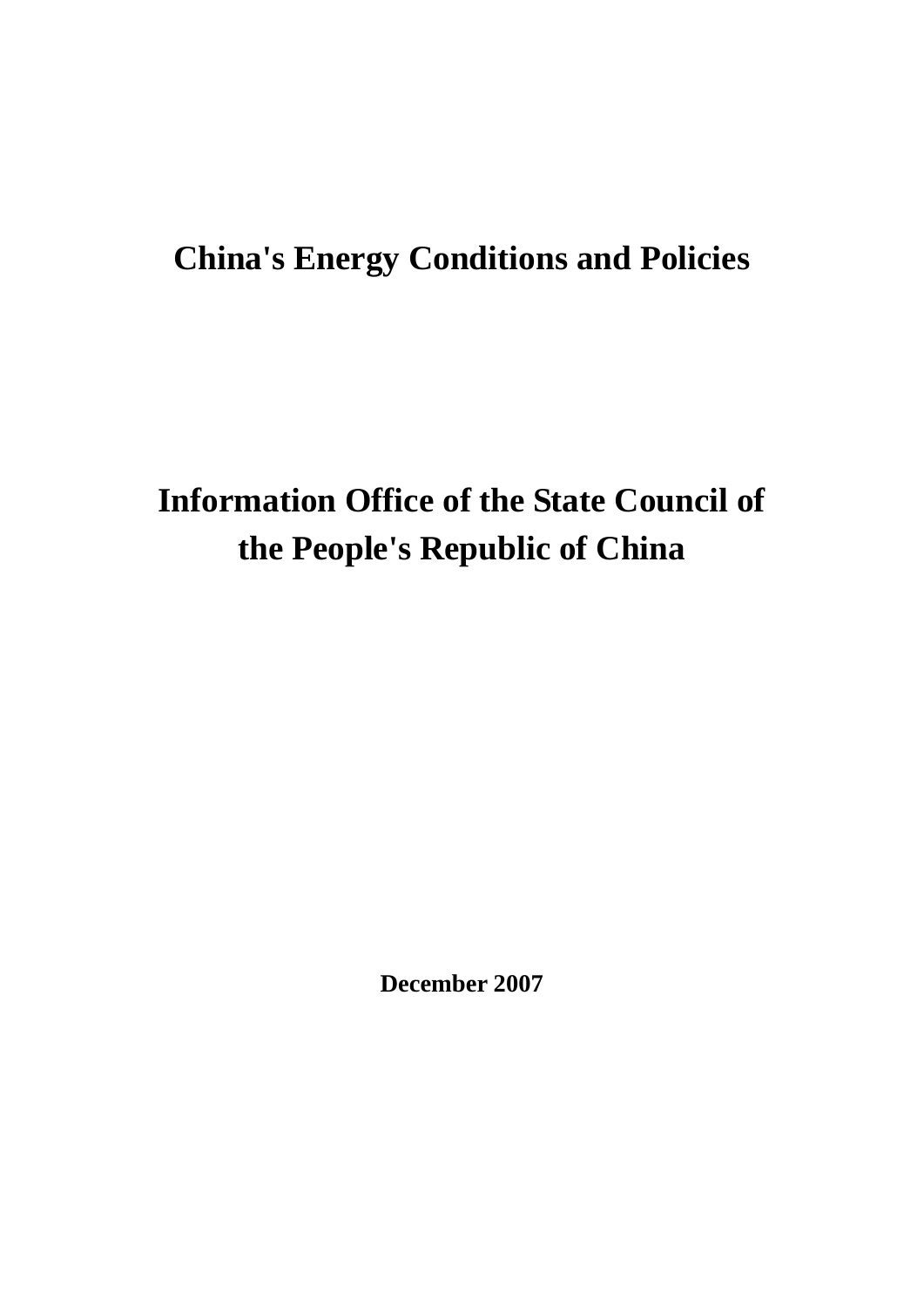### **Contents**

Preface

- I. Current Situation of Energy Development
- II. Strategy and Goals of Energy Development
- III. All-round Promotion of Energy Conservation
- IV. Improving the Energy Supply Capacity
- V. Accelerating the Progress of Energy Technologies
- VI. Coordinating Energy and Environment Development
- VII. Deepening Energy System Reform
- VIII. Strengthening International Cooperation in the Field of Energy Conclusion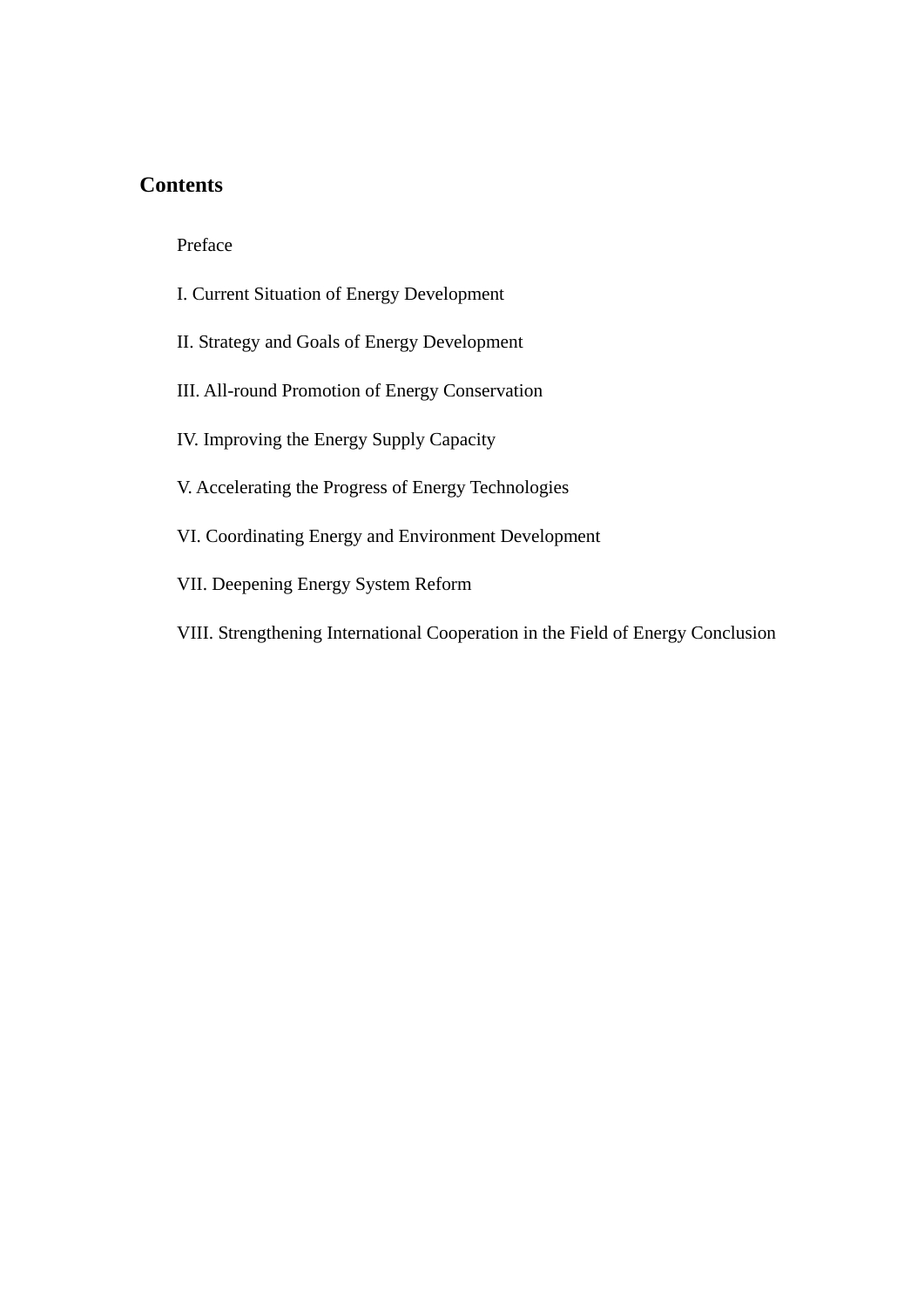#### **Preface**

 Energy is an essential material basis for human survival and development. Over the entire history of mankind, each and every significant step in the progress of human civilization has been accompanied by energy innovations and substitutions. The development and utilization of energy has enormously boosted the development of the world economy and human society.

 Over more than 100 years in the past, developed countries have completed their industrialization, consuming an enormous quantity of natural resources, especially energy resources, in the process. Today, some developing countries are ushering in their own era of industrialization, and an increase of energy consumption is inevitable for their economic and social development.

 China is the largest developing country in the world, and developing its economy and eliminating poverty will, for a long time to come, remain the main tasks for the Chinese government and the Chinese people. Since the late 1970s, China, as the fastest growing developing country, has scored brilliant achievements in its economy and society that have attracted worldwide attention, successfully blazed the trail of socialism with Chinese characteristics, and made significant contributions to world development and prosperity.

 China is now the world's second-largest energy producer and consumer. The sustained growth of energy supply has provided an important support for the country's economic growth and social progress, while the rapid expansion of energy consumption has created a vast scope for the global energy market. As an irreplaceable component of the world energy market, China plays an increasingly important role in maintaining global energy security.

 Guided by the Scientific Outlook on Development, the Chinese government is accelerating its development of a modern energy industry, taking resource conservation and environmental protection as two basic state policies, giving prominence to building a resource-conserving and environment-friendly society in the course of its industrialization and modernization, striving to enhance its capability for sustainable development and making China an innovative country, so as to make greater contributions to the world's economy and prosperity.

#### **I. Current Situation of Energy Development**

 Energy resources are the basis of energy development. Since New China was founded in 1949, it has made constant endeavors in energy resources prospecting, and conducted several resources assessments. China's energy resources have the following characteristics:

 -- Energy resources abound. China boasts fairly rich fossil energy resources, dominated by coal. By 2006, the reserves of coal stood at 1,034.5 billion tons, and the remaining verified reserves exploitable accounted for 13 percent of the world total, ranking China third in the world. The verified reserves of oil and natural gas are relatively small, while oil shale, coal-bed gas and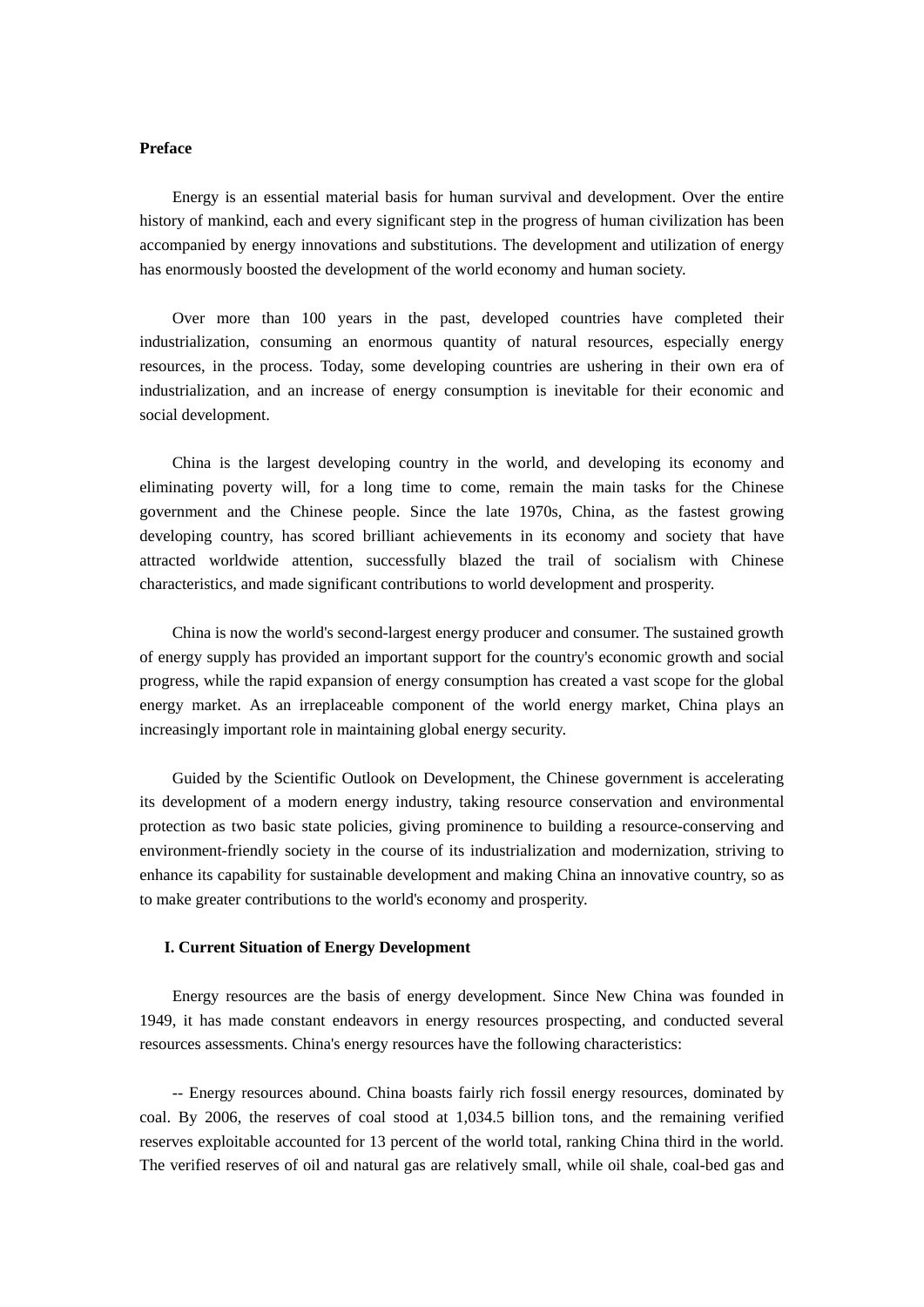other unconventional fossil energy resources have huge potential for exploitation. China also boasts fairly abundant renewable energy resources. In 2006, the theoretical reserves of hydropower resources were equal to 6,190 billion kwh, and the economically exploitable annual power output was 1,760 billion kwh, equivalent to 12 percent of global hydropower resources, ranking the country first in the world.

 -- China's per-capita average of energy resources is very low. China has a large population, resulting in a low per-capita average of energy resources in the world. The per-capita average of both coal and hydropower resources is 50 percent of the world's average, while the per-capita average of both oil and natural gas resources is only about one-fifteenth of the world's average. The per-capita average of arable land is less than 30 percent of the world's average, which has hindered the development of biomass energy.

 -- The distribution of energy resources is imbalanced. China's energy resources are scattered widely across the country, but the distribution is uneven. Coal is found mainly in the north and the northwest, hydropower in the southwest, and oil and natural gas in the eastern, central and western regions and along the coast. But, the consumers of energy resources are mainly in the southeast coastal areas, where the economy is the most developed. Such a great difference of location between the producers and the consumers has led to the following basic framework of China's energy flow: large-scale transportation over long distances of coal and oil from the north to the south, and transmission of natural gas and electricity from the west to the east.

 -- The development of energy resources is fairly difficult. Compared with other parts of the world, China faces severe geological difficulties in tapping its coal resources, and has to get most of its coal by underground mining, as only a small amount can be mined by opencast methods. Oil and gas resources are located in areas with complex geological conditions and at great depths, so advanced and expensive prospecting and tapping techniques are required. Untapped hydropower resources are mostly located in the high mountains and deep valleys of the southwest, far from the centers of consumption, entailing technical difficulties and high costs. Unconventional energy resources are insufficiently prospected, their development is neither economical nor competitive.

Since the reform and opening-up policies were introduced in China in the late 1970s, the country's energy industry has witnessed swift growth and made great contributions to the sustained and rapid growth of the national economy, with the following demonstrations:

 -- The energy supply capability has been remarkably enhanced. Thanks to the efforts made over the past few decades, China has built an energy supply framework with coal as the main energy resource and electricity as the focus, featuring an overall development of oil, gas and renewable resources. A fairly complete energy supply system is now by and large in place. China has built a group of extra-large coalmines each with an annual output of over ten million tons. In 2006, the output of primary energy equaled 2.21 billion tons of standard coal, ranking second in the world. Of this, raw coal accounted for 2.37 billion tons, ranking first in the world. Daqing, Shengli, Liaohe, Tarim and other large oilfields have been successively built as oil production bases, and the output of crude oil has increased steadily, ranking China the world's fifth-largest oil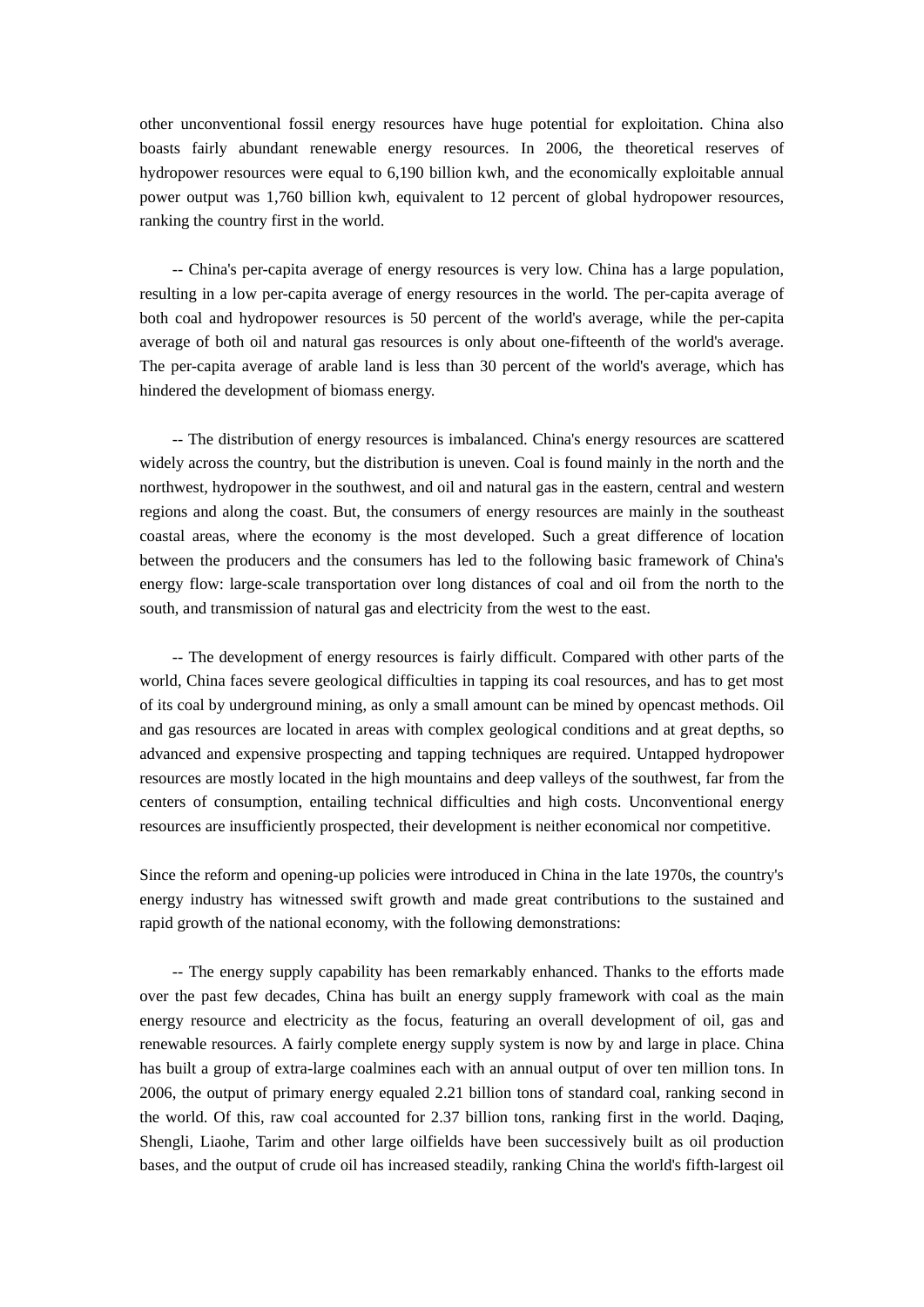producer in 2006, with 185 million tons in that year. The output of natural gas ballooned from 14.3 billion cu m in 1980 to 58.6 billion cu m in 2006. The proportion of commercial renewable energy in the structure of primary energy keeps rising. The electricity sector also reported speedy growth in 2006. The installed capacity reached 622 million kw, and the amount of power generated was 2,870 billion kwh, both ranking second in the world. A comprehensive energy transportation system has been developed quickly, with the transport capacity notably improved. Special railways transporting coal from the west to the east and relevant coal ports, and pipelines transporting oil from the north to the south and conveying natural gas from the west to the east have all been built. Now, the power generated in the west can be carried to the east, and the regional power grids have all been connected up.

 -- Energy-saving effects are conspicuous. During the period 1980-2006, China's energy consumption increased by 5.6 percent annually, boosting the 9.8-percent annual growth of the national economy. Calculated at 2005 constant prices, the energy consumption for every 10,000 yuan of GDP dropped from 3.39 tons of standard coal in 1980 to 1.21 tons in 2006, making the annual energy-saving rate 3.9 percent, putting an end to the rising trend of per-unit GDP energy consumption. The comprehensive utilization efficiency in the processing, conversion, storage and end-use of energy was 33 percent in 2006, up eight percentage points over 1980. Per-unit product energy consumption has dropped noticeably, and the gaps between the overall energy consumption, the net energy consumption rate of electricity generation for steel and cement production as well as synthetic ammonia produced by plants with an annual output of 300,000 tons or more and the international levels are narrowing.

 -- The consumption structure has been optimized. China is the world's second-largest energy consumer. In 2006, its total consumption of primary energy was 2.46 billion tons of standard coal. China pays great attention to improving its energy consumption structure. The proportion of coal in primary energy consumption decreased from 72.2 percent in 1980 to 69.4 percent in 2006, and that of other forms of energy rose from 27.8 percent to 30.6 percent, with that of renewable energy and nuclear power rising from 4.0 percent to 7.2 percent. The shares of oil and gas have increased. The end-use energy consumption structure is noticeably optimized, and the proportion of coal converted into power increased from 20.7 percent to 49.6 percent. More commercial energy and clean energy are being used in people's daily life.

-- The scientific and technological level has been rapidly enhanced. China has scored conspicuous scientific and technological achievements relating to energy. The fundamental research findings, represented by the "continental hydrocarbon generation theory and its application," have greatly promoted the development of the scientific theory of oil geology. A fairly complete system of exploration and development technologies has taken shape in the oil and gas industry, with prospecting and development techniques in geologically complicated regions and the recovery ratio of oilfields leading the world. Large coalmines of the world's advanced level have been built, and the totally mechanized mining of key coalmines has been noticeably improved. In the power industry, advanced generating technology and units with large capacity and high parameters are widely used, and the designing, engineering and equipment manufacturing of hydraulic power plants have reached the world's advanced level. China is now able to independently design and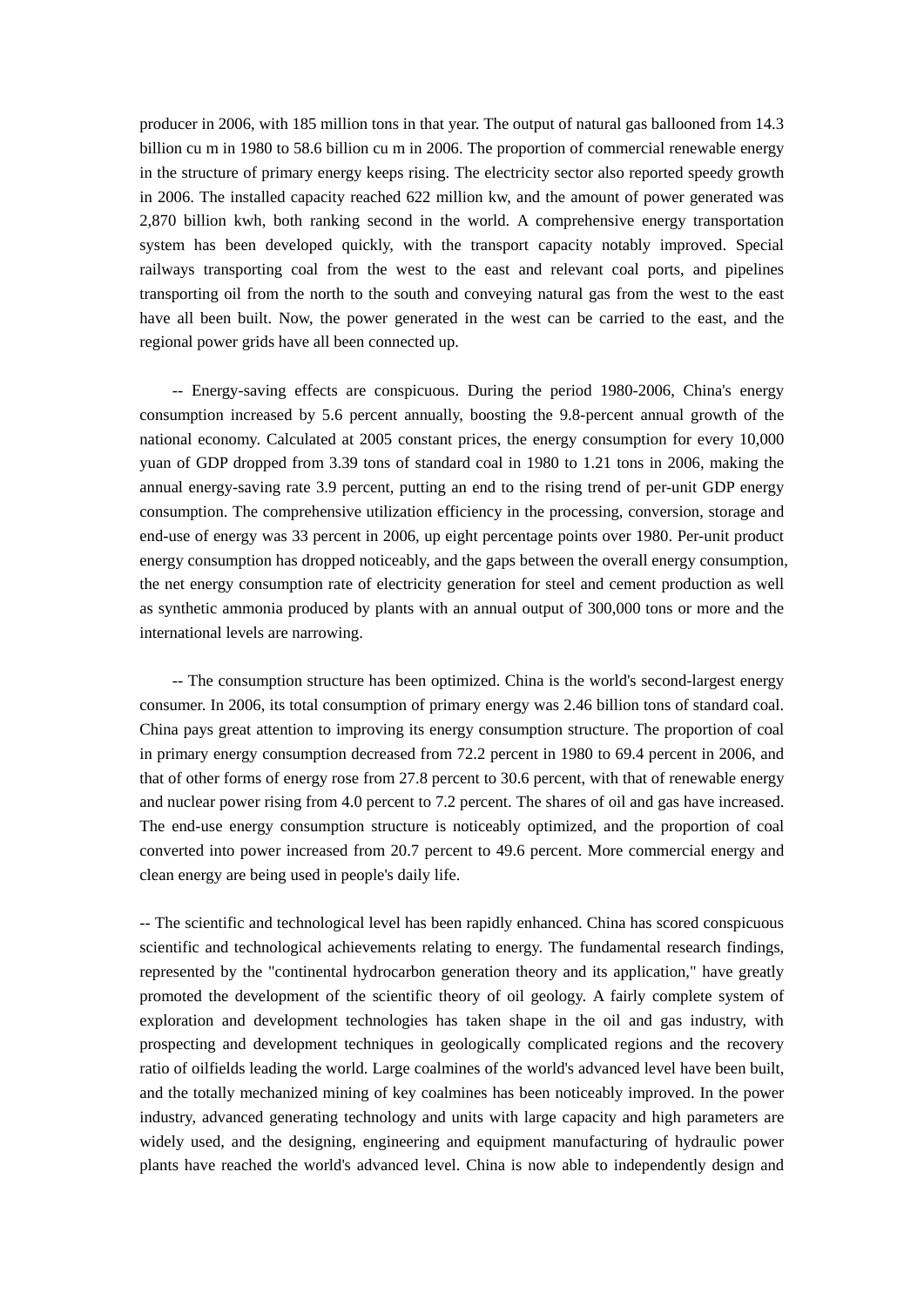build million-kw pressurized water reactors, and has made outstanding breakthroughs in the development of high-temperature gas-cooled reactors and fast-neutron-breeder reactors. The technologies to deal with pollution such as flue gas desulphurization (FGD) and renewable energy development and utilization are quickly being improved. Models of 500 kv DC and 750 kv AC electricity transmission projects have been completed and put into operation, and pilot 800 kv DC and 1,000 kv AC extra-high-voltage electricity transmission projects are under way.

 -- Progress has been made in environmental protection. The Chinese government sets great store by environmental protection, and has made it a fundamental state policy to strengthen environmental protection. Public awareness of environmental protection has been raised. After the 1992 UN Conference on the Environment and Development, China worked out its "21st Century Agenda," and has reinforced environmental protection in an all-round way through legislative and economic means, making positive progress in this regard. China's energy policies give priority to the reduction and rehabilitation of environmental damage and pollution resulting from energy development and utilization. In 2006, coal-fueled generating units reported a nearly 100-percent installation rate of dust-cleaning facilities and a nearly 100-percent discharge of waste water up to relevant standards. The amount of smoke and dust discharged in 2006 was almost the same as that in 1980, and the dust emission per-unit electricity had decreased by 90 percent. The installation capacity of thermal power units with FGD built and put into operation in 2006 totaled 104 million kw, exceeding the combined total of the previous 10 years. Such thermal power units accounted for only 2 percent of all thermal power units in 2000, but the proportion had risen to 30 percent by 2006.

-- The environment of energy market is gradually improved. The environment of China's energy market is gradually improved, and the reform in the energy industry is proceeding steadily. Breakthroughs have been made in restructuring energy enterprises, and a modern enterprise system has by and large taken shape. The investors are diversified, energy investment is growing rapidly, and the market is expanding. Market competition has been introduced into the production and distribution of coal. In the power industry, government administrative functions and enterprises' management have been separated, so has power production from power transmission, and supervisory organizations have also been established. In the oil and gas industry, the upstream and downstream sectors have been integrated, so have the domestic and international trades. Energy pricing reform has been constantly deepened, and the pricing mechanism has been improved continuously.

 Along with China's rapid economic development and the acceleration of industrialization and urbanization, the demand for energy keeps increasing, and the construction of a stable, economical, clean and safe energy supply system faces the following challenges:

 -- Prominent resources restraint and low energy efficiency. China's relative dearth of high-quality energy resources hinders its supply capability; its imbalanced distribution makes it difficult to secure a continued and steady supply; and the extensive pattern of economic growth, irrational energy structure, unsatisfactory energy technology and relatively poor management have resulted in higher energy consumption per-unit GDP and for the major energy-consuming products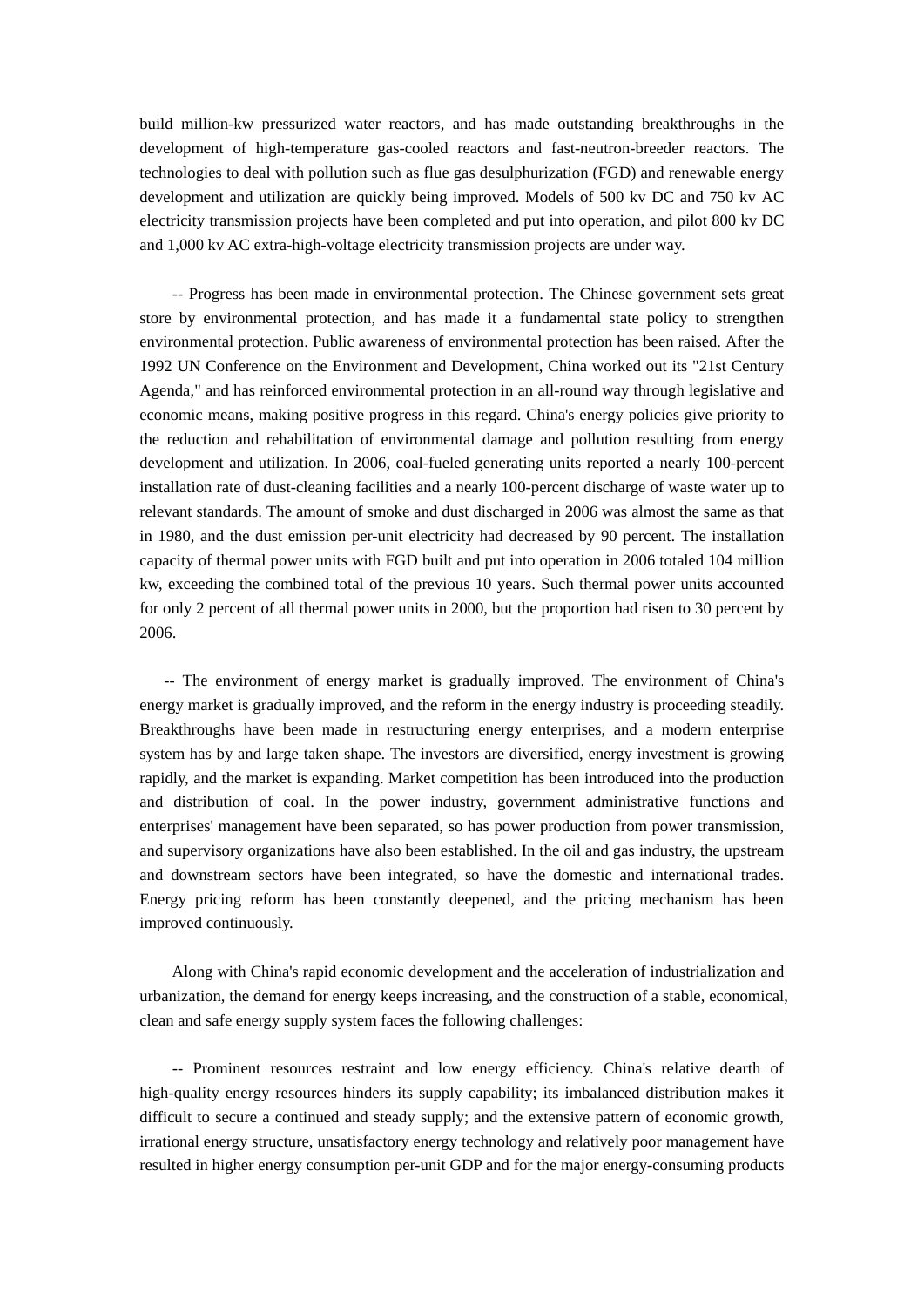than the average level of major energy-consuming countries, thus further intensifying the energy supply-demand contradiction. Consequently, an increase solely in supply is hard to meet the rising demand for energy.

 -- Increasing environmental pressure caused by the consumption of energy, mostly coal. Coal is the main energy consumed in China, and the energy structure with coal playing the main role will remain unchanged for a long time to come. The relatively backward methods of coal production and consumption have intensified the pressure on environmental protection. Coal consumption has been the main cause of smoke pollution in China, as well as the main source of greenhouse gas. As the number of motor vehicles climbs, the air pollution in some cities is becoming a mixture of coal smoke and exhaust gas. If this situation continues, the ecological environment will face even greater pressure.

 -- Incomplete market system and emergency response capability yet to be enhanced. China's energy market system is yet to be completed, as the energy pricing mechanism fails to fully reflect the scarcity of resources, its supply and demand, and the environmental cost. Order in energy exploration and development must be further standardized, and the energy supervisory system improved. Coal production safety is far from satisfactory, the structure of power grids is not rational, the oil reserves are not sufficient, and an effective emergency pre-warning system is yet to be improved and consolidated to deal with energy supply breakdowns and other major unexpected emergencies.

#### **II. Strategy and Goals of Energy Development**

 China's energy development emphasizes thrift, cleanness and safety. Believing that development is the only way for its survival, China solves problems emerging in the process of advance through development and reform. To this end, it is applying the Scientific Outlook on Development, persevering in putting people first, changing its concept of development, making innovations in the mode of development, and improving the quality of development. It strives for high scientific and technological content, low resource consumption, minimum of environmental pollution, good economic returns, and guaranteed safety in energy development, so as to realize the coordinated and sustained development of all energy resources to the fullest possible extent.

 China's energy development is based on the principle of relying on domestic resources and the basic state policy of opening to the outside world. The country is striving to ensure a stable supply of energy with a steady increase in domestic energy production and promote the common development of energy around the world. China's energy development will bring more opportunities for other countries and expand the global market, and make positive contributions to the world's energy security and stability.

 The basic themes of China's energy strategy are giving priority to thrift, relying on domestic resources, encouraging diverse patterns of development, relying on science and technology, protecting the environment, and increasing international cooperation for mutual benefit. It strives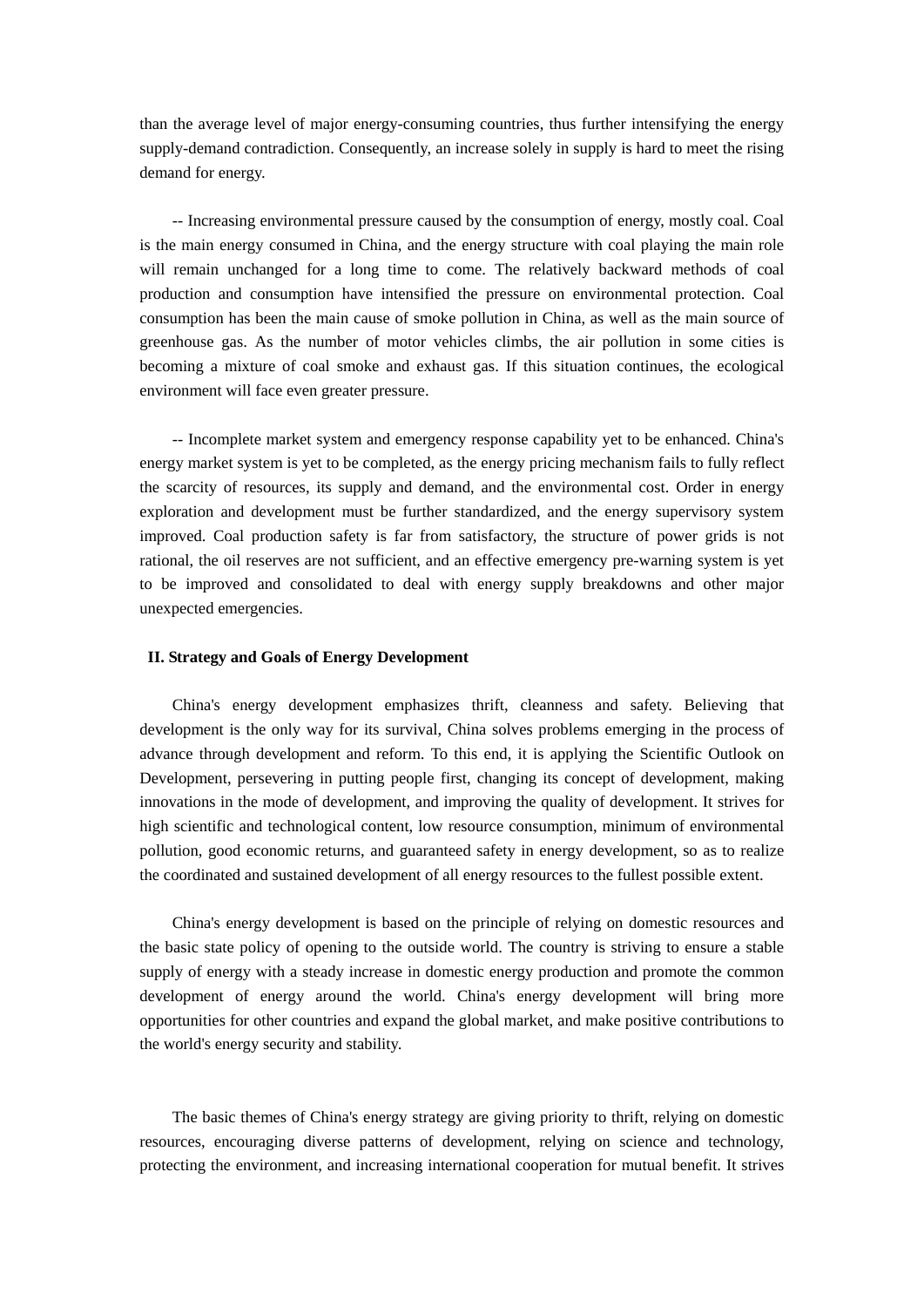to build a stable, economical, clean and safe energy supply system, so as to support the sustained economic and social development with sustained energy development.

 -- Giving priority to thrift. China has made resource-conservation a basic state policy, and stresses both developing and saving, with priority given to saving. For this, it is actively changing the pattern of economic growth, adjusting the industrial structure, encouraging research and development of energy-saving technologies, popularizing energy-saving products, improving energy management expertise, improving energy-saving legislation and standards, and enhancing energy efficiency.

 -- Relying on domestic resources. China mainly relies on itself to increase the supply of energy, and tries to satisfy the rising market demand by way of steadily expanding the domestic supply of reliable energy resources.

 -- Encouraging diverse patterns of development. China will continue to develop its coal resources in an orderly way, spur the power industry, speed up oil and natural gas exploration, encourage coal bed gas tapping, boost hydroelectric power and other renewable energy resources, actively promote nuclear power development, develop substitute energy resources in a scientific way, optimize its energy structure, realize supplementation between multiple energy resources, and guarantee a steady supply of energy.

#### II. Strategy and Goals of Energy Development

 China's energy development emphasizes thrift, cleanness and safety. Believing that development is the only way for its survival, China solves problems emerging in the process of advance through development and reform. To this end, it is applying the Scientific Outlook on Development, persevering in putting people first, changing its concept of development, making innovations in the mode of development, and improving the quality of development. It strives for high scientific and technological content, low resource consumption, minimum of environmental pollution, good economic returns, and guaranteed safety in energy development, so as to realize the coordinated and sustained development of all energy resources to the fullest possible extent.

 China's energy development is based on the principle of relying on domestic resources and the basic state policy of opening to the outside world. The country is striving to ensure a stable supply of energy with a steady increase in domestic energy production and promote the common development of energy around the world. China's energy development will bring more opportunities for other countries and expand the global market, and make positive contributions to the world's energy security and stability.

 The basic themes of China's energy strategy are giving priority to thrift, relying on domestic resources, encouraging diverse patterns of development, relying on science and technology, protecting the environment, and increasing international cooperation for mutual benefit. It strives to build a stable, economical, clean and safe energy supply system, so as to support the sustained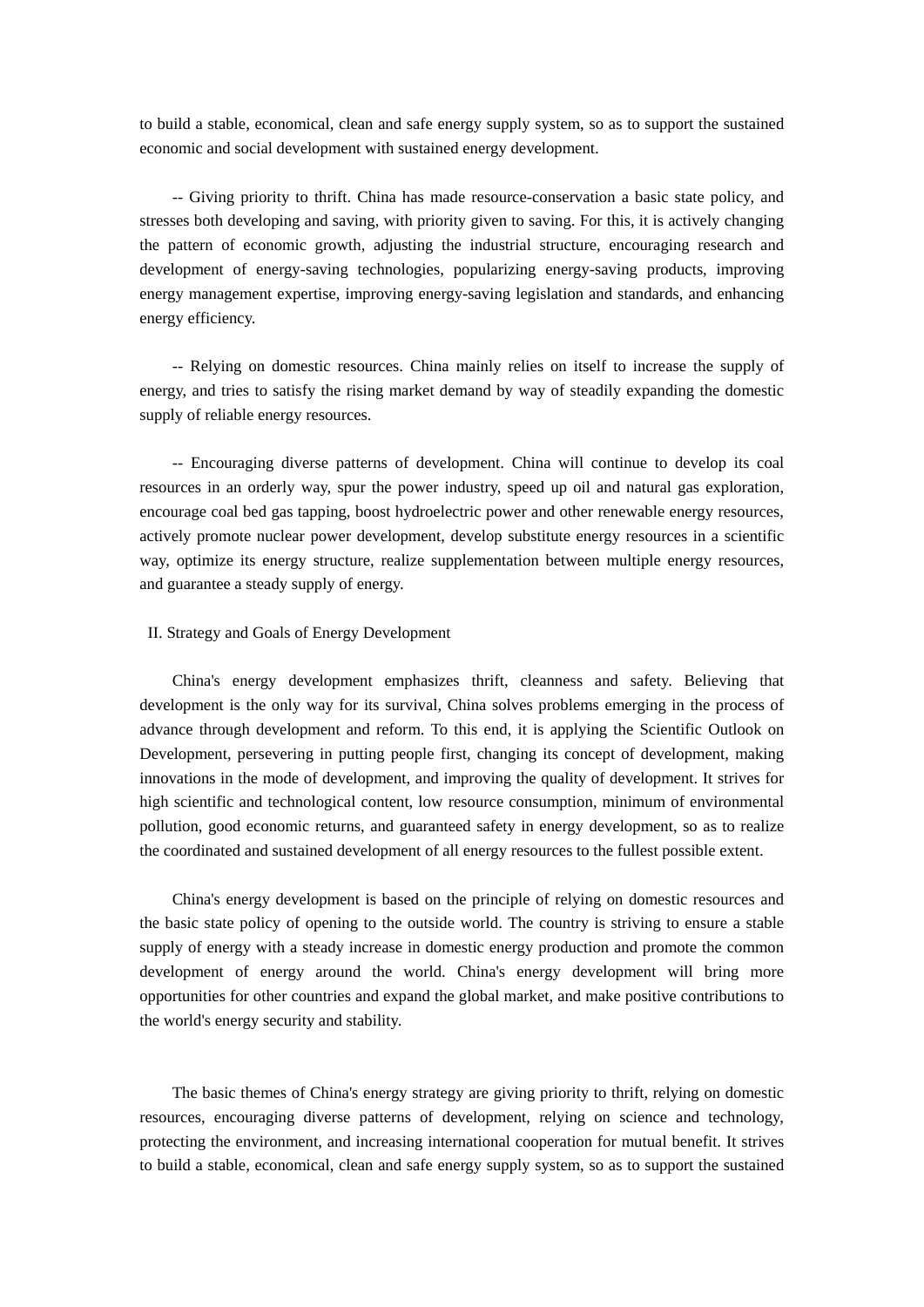economic and social development with sustained energy development.

 -- Giving priority to thrift. China has made resource-conservation a basic state policy, and stresses both developing and saving, with priority given to saving. For this, it is actively changing the pattern of economic growth, adjusting the industrial structure, encouraging research and development of energy-saving technologies, popularizing energy-saving products, improving energy management expertise, improving energy-saving legislation and standards, and enhancing energy efficiency.

 -- Relying on domestic resources. China mainly relies on itself to increase the supply of energy, and tries to satisfy the rising market demand by way of steadily expanding the domestic supply of reliable energy resources.

 -- Encouraging diverse patterns of development. China will continue to develop its coal resources in an orderly way, spur the power industry, speed up oil and natural gas exploration, encourage coal bed gas tapping, boost hydroelectric power and other renewable energy resources, actively promote nuclear power development, develop substitute energy resources in a scientific way, optimize its energy structure, realize supplementation between multiple energy resources, and guarantee a steady supply of energy.

-- Relying on science and technology. China fully relies on science and technology to enhance its ability for independent innovation and its ability to digest and improve imported technologies, tackle technological bottlenecks in energy development, improve key technologies and the manufacturing level of key equipment, seek new ways for energy development and utilization, and redouble the strength for further development.

 -- Protecting the environment. China has set the goal of building a resource-conserving, environment-friendly society, and is endeavoring to coordinate energy development with environmental protection. It endeavors to make the two promote each other for sustainable development.

 -- Cooperation for mutual benefit. China works sincerely and pragmatically with international energy organizations and other countries on the principle of equality, mutual benefit and win-win to improve the mechanism, expand the fields of cooperation and safeguard international energy security and stability.

 The 17th National Congress of the Communist Party of China, held in October 2007, set the goals of quickening the transformation of the development pattern and quadrupling the per-capita GDP of the year 2000 by 2020 through optimizing the economic structure and improving economic returns while reducing the consumption of energy resources and protecting the environment. The Outline of the 11th Five-Year Plan for National Economic and Social Development of the People's Republic of China projects that the per-unit GDP energy consumption by 2010 will have decreased by 20 percent compared to 2005, and the total amount of major pollutants discharged will have been reduced by 10 percent.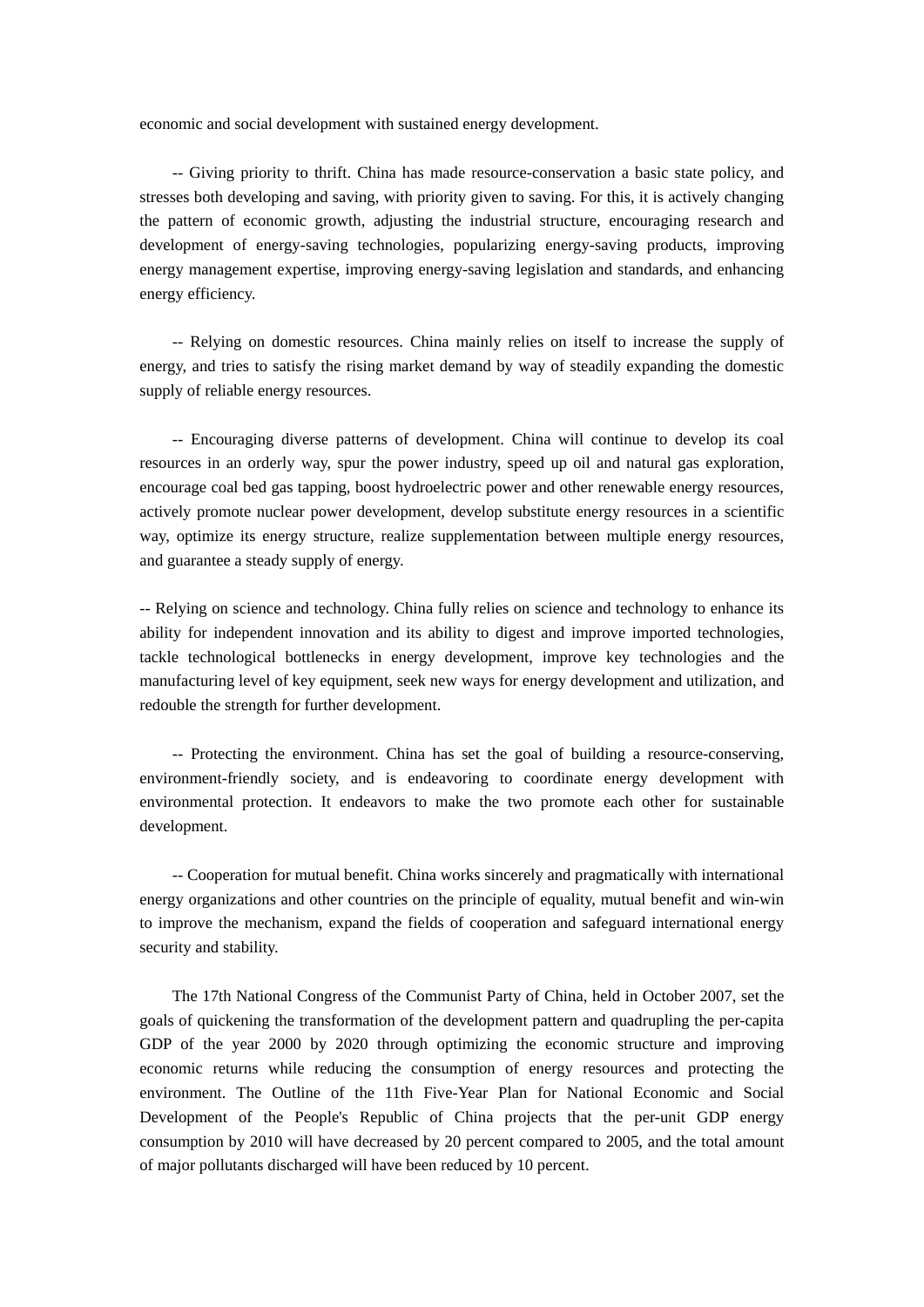To realize the country's economic and social development goals, the energy industry has set the following targets in the 11th Five-Year Plan (2006-2010): By 2010 the energy supply will basically meet the demands of national economic and social development; and obvious progress will have been made in energy conservation; energy efficiency will have been noticeably enhanced and the energy structure optimized; technological progress, economic benefits and market competitiveness will have been greatly increased; and energy-related macro-control, market regulation, legislation and emergency pre-warning system and mechanism compatible with the socialist market economy will all have been improved. The result will be that the coordinated development will have been achieved between energy production, the economy, the society and the environment.

#### **III. All-round Promotion of Energy Conservation**

 China is a developing country with a large population but deficient resources. To attain sustainable economic and social development, it must take the path of conserving resources. China started energy conservation work in a planned and organized way in the early 1980s, and achieved the goal of quadrupling economic growth while doubling energy consumption by the late 1990s by implementing the policy of "stressing both development and saving, with priority given to saving." To further promote energy conservation, the Chinese government made conservation of resources a basic state policy, and issued the Decision of the State Council on Strengthening Energy-conservation Work. The Chinese government has always regarded energy conservation as a major factor in macro control and as breakthrough and driving force for transforming the pattern of economic development and optimizing economic structure. While advancing the work of saving energy and reducing emissions, the Chinese government depends on structural adjustment as the fundamental approach, on scientific and technological advances as the key, on improved administration as a crucial measure, on the strengthening of law enforcement as an important guarantee, on the deepening of the reform as an internal motive force, and on public participation as the social foundation. It promulgated and implemented the Medium- and Long-term Special Plan for Energy Conservation, setting the goal for energy consumption reduction during the 11th Five-Year Plan period (2006-2010) and sharing out the tasks and responsibilities to the various provinces, autonomous regions and municipalities directly under the central government, as well as key enterprises. China is perfecting the index system of energy consumption per-unit GDP. It will incorporate energy consumption into the overall evaluation of economic and social development and the annual performance evaluation of regional governments. It will adopt an announcement system for this index, implement a target responsibility and accountability system for energy conservation and build an energy-conserving industrial system to effect the fundamental transformation of the country's pattern of economic development.

 Energy conservation is a realistic choice for China to alleviate the pressure of energy shortage. It is a long and arduous strategic task to keep promoting energy conservation in the course of the country's economic and social development. China will advance energy conservation in all aspects, with the government playing the leading role, the market forming the basis and enterprises playing a major role, with participation of the whole society. China will establish an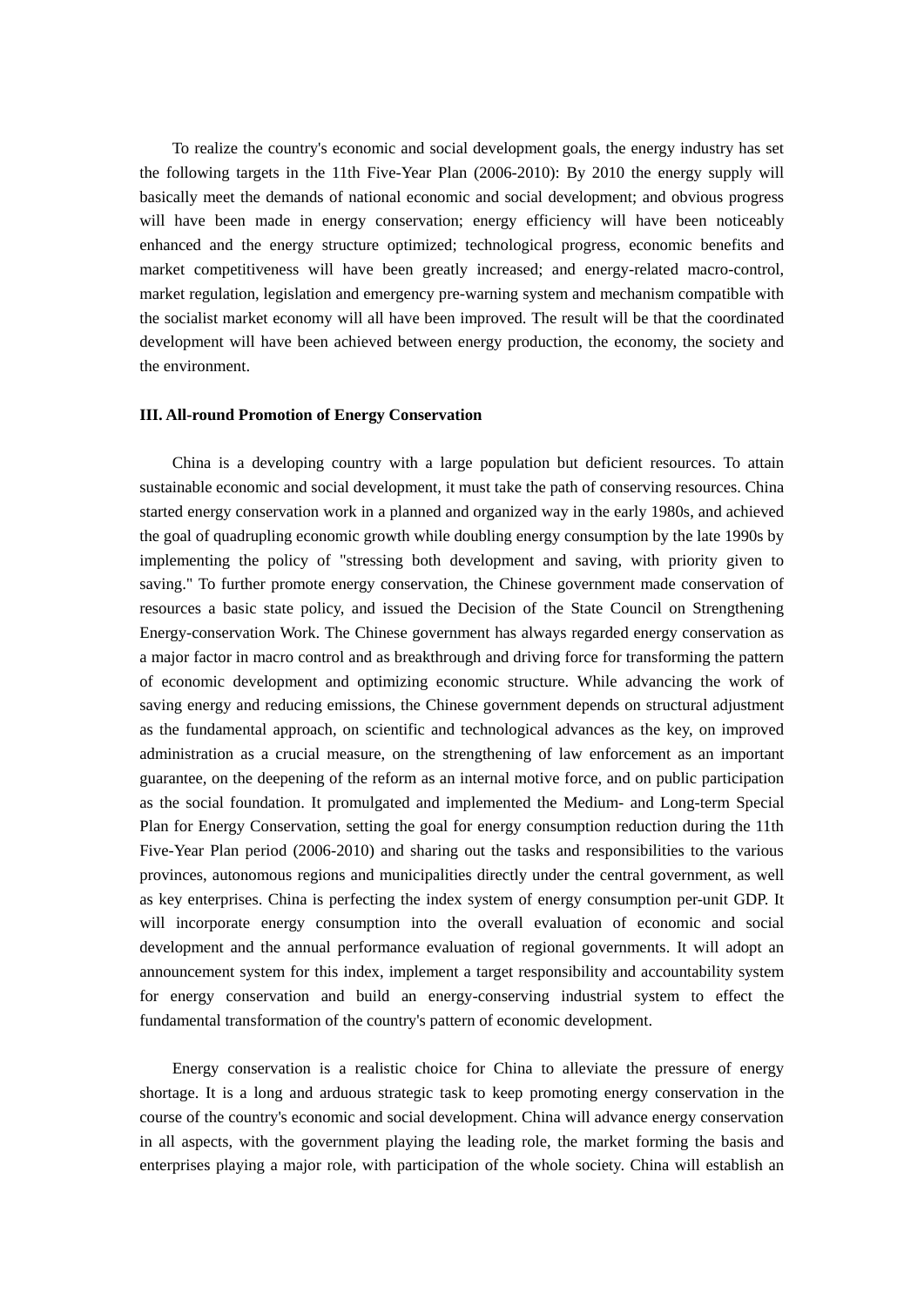energy- and resource-saving industrial structure, development pattern and consumption mode by taking improvement of energy efficiency as the core, and transforming the mode of economic development, adjusting the economic structure and accelerating technological advance as the foundation. China will establish an energy-saving industrial system and practice a target-responsibility and performance-evaluation system in this regard. It will improve the mechanism for spreading energy-saving technologies, and encourage R&D of such technologies and products. It will deepen the reform of the energy system, improve the energy pricing mechanism and give full play to economic policies, including fiscal and taxation ones, in promoting energy conservation.

To promote all-round energy conservation, China will take the following measures:

 -- Pushing forward structural adjustment. The major reasons for low efficiency of energy utilization for a long time have been the extensive mode of economic growth and a high proportion of high energy-consuming industries in China. The country will put the transformation of the development pattern and the adjustment of the industrial structure and of the internal structures of industries in the key place for the energy-conservation strategy, and work hard to bring into being a pattern of economic development with "low input, low consumption, less emission and high efficiency." China will accelerate the optimization and upgrading of its industrial structure, make energetic efforts to develop high- and new-tech industries and the service trades, set strict limits on the development of high energy-, material- and water-consuming industries, and eliminate industries with backward productivity, so as to fundamentally change the pattern of economic development and put in place an energy-saving industrial system on an early date.

 -- Improving energy conservation in industry. Industry is a major sector of energy consumption in China. The country is determined to take a new road to industrialization characterized by high scientific and technological content, good economic returns, low resource consumption, minimum of environmental pollution, and full use of human resources. To achieve this, China will accelerate the development of high-tech industries and transform traditional industries with high- and new-technologies, as well as advanced and applicable ones, and in turn upgrade the overall industrial standard. Industries with high energy consumption, such as steel, nonferrous metals, coal, electricity, petroleum and petrochemicals, chemical engineering and building materials, will be the target sectors for saving energy and reducing energy consumption. The Chinese government has launched an energy-conservation drive among 1,000 enterprises, with the focus on tightening control over those consuming 10,000 tons of standard coal or more each year. It will readjust the product mix, speed up technological reform, improve management and economize on energy. It will support a group of key and demonstration projects aiming to conserve energy and cut consumption so as to rally industries to enhance their energy-saving level. It will continue to raise the standards for energy efficiency of industry, eliminate backward and high energy-consuming products, and perfect the market access system.

-- Launching energy-saving projects. China is carrying out ten key energy-saving projects, including petroleum substitution, simultaneous generation of heat and power, surplus heat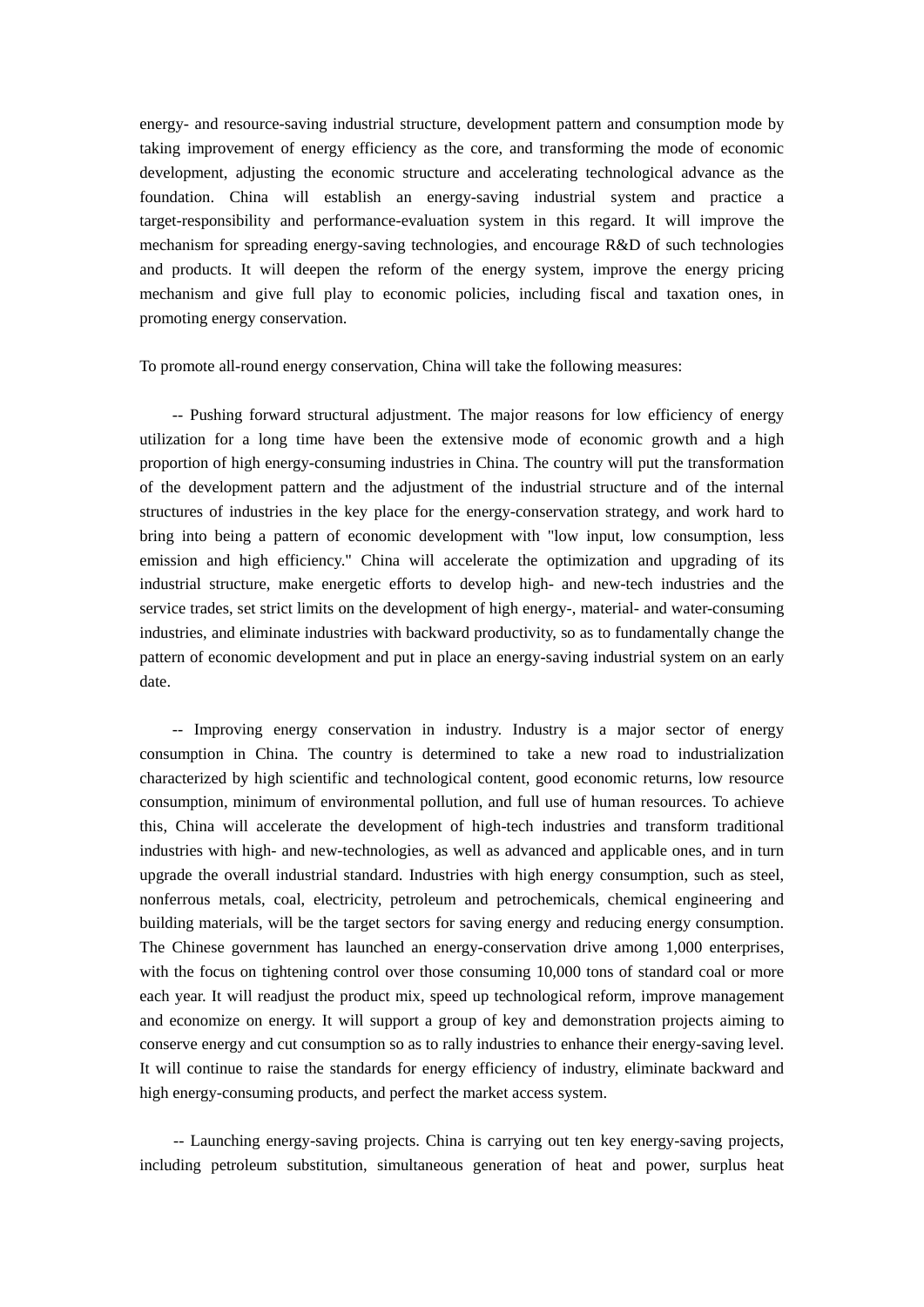utilization and the construction of energy-saving buildings. The Chinese government supports key and demonstration energy-saving projects, and encourages extensive application of high-efficiency, energy-saving products. China will make vigorous efforts to construct energy- and land-saving buildings, actively promote the energy-saving renovation of existing buildings, and extensively use new walling materials. China will continue to implement petroleum substitution and develop substitute fuels in a scientific way. It will speed up the elimination of old automobiles and ships, actively develop public transport; set limits on high oil-consuming automobiles, and develop energy-saving and environment-friendly automobiles. It will accelerate the innovation of coal-fueled industrial boilers (kilns), regional simultaneous generation of heat and power and surplus heat and pressure utilization, and improve the efficiency of energy utilization. It will save more energy in the sphere of electrical machinery and optimize energy systems, so as to improve the efficiency of both. It will carry out the Green Lighting Project, and spread more rapidly high-performance electrical appliances. It will also spread technologies for firewood- and coal-saving stoves and energy-saving houses in rural areas, and eliminate old, high energy-consuming farm machinery and fishing boats, so as to promote energy conservation in agriculture and the rural areas. It will urge government bodies to save more energy, giving full play to the role of the government in leading energy conservation. It will put in place at an early date the system of energy-conservation monitoring and technological support, strengthening energy-conservation monitoring and establishing new energy services platforms.

 -- Strengthening the administration of energy conservation. The Chinese government has established a system of compulsory government procurement of energy-saving products, actively advocating energy-saving (including water-saving) products as a priority for government procurement; and included some products with outstanding results and stable performance on the list of compulsory procurement. It will give full play to the role of governmental purchase in policy guidance and in encouraging all sectors of society to produce and use energy-saving products. It will study and formulate fiscal and taxation policies to encourage energy conservation, implement preferential taxation policies for those effectively making comprehensive use of resources, and set up an energy-saving mechanism with multi-channel financing. It will deepen the reform of energy prices to introduce a pricing mechanism favorable for energy conservation. It will put in force an evaluation and examination system in respect of energy conservation in fixed assets investment projects and strictly control increase of energy consumption at the roots. It will set up a new energy-conservation mechanism for enterprises, adopt an energy efficiency labeling mechanism, and promote contract-based energy management and voluntary energy-conservation agreements. It will improve the legal framework regarding energy conservation, and strengthen energy-conservation management by law. It will improve the overall quality of energy-conservation managerial personnel, and step up efforts in law enforcement, supervision and examination.

 -- Advocating energy conservation in society. The Chinese government energetically advocates the significance of energy conservation by various means, constantly strengthening the public awareness of the importance of resources conservation. It will promote the culture of energy conservation, and work hard to bring into being a healthy, civilized and economical mode of consumption. It will incorporate energy conservation into the system of elementary education,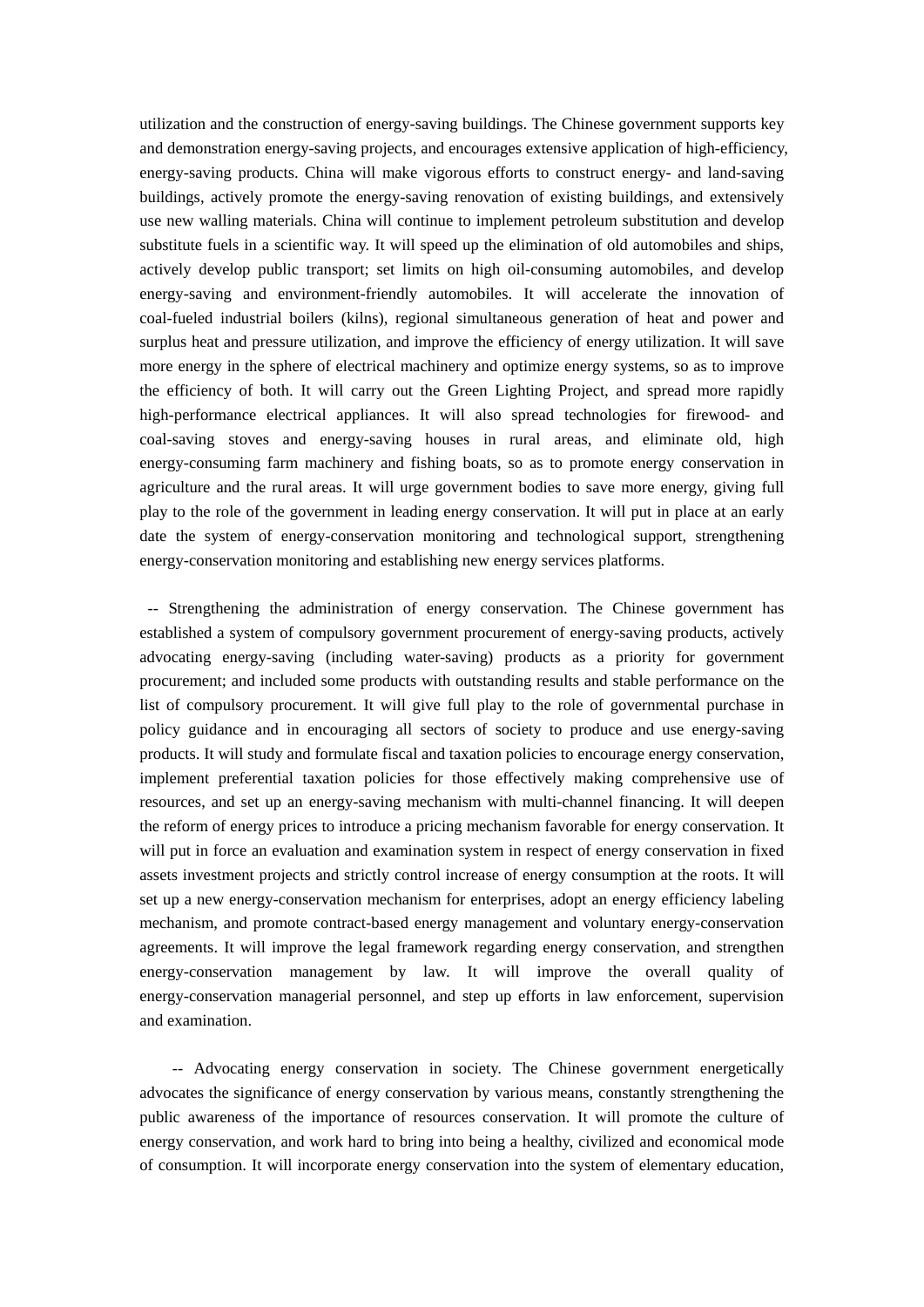vocational education, higher education and technical training, and publicize and popularize relevant knowledge by means of mass media. It will enhance the energy-conservation week campaign, and mobilize all sectors of society to participate in it. All these measures will help to build a long-term mechanism of energy conservation with the participation of all sectors of society.

#### **IV. Improving the Energy Supply Capacity**

 For a long time China has relied largely on domestic energy resources to develop its economy, and the rate of self-sufficiency has been above 90 percent, much higher than that in most developed countries. China is now the second biggest energy producer in the world, and has a relatively strong foundation for the energy production and supply. In the course of building a moderately prosperous society, China will rely mainly on domestic energy resources, give priority to optimizing its energy mix, and work hard to increase its energy supply capacity.

 China boasts great potential in energy resources exploitation. Coal resources already verified only account for 13 percent of the total deposits, and recoverable reserves account for 40 percent of the discovered resources. Only 20 percent of the country's hydropower resources have been utilized so far. Verified oil reserves are 33 percent of the total deposits, and China has begun to enter the middle phase of oil prospecting, still seeing a big potential. Proven reserves of natural gas account for 14 percent, showing that China is in the early stage of exploration and indicating bright prospects in this sphere. Regarding non-conventional energy, China is still at the early stage of exploitation and utilization, with a great potential for development. As for renewable energy, China has only just started in its exploitation and utilization, so there is immense room for development in this regard. Good prospects are also seen for conserving, making comprehensive use of and recycling resources.

To increase its energy supply capacity, China will take the following measures:

 -- Developing the coal industry in an orderly way. Coal is a basic energy in China, and it is an urgent need to increase the supply capacity, optimize the energy mix, ensure coal mining safety, reduce environmental pollution, increase resource utilization efficiency and build a new coal industry system, so as to guarantee the development of the national economy. China will step up its efforts in prospecting coal resources, render support to large coal mining bases in conducting resource surveys and detailed geological surveys, set standards for commercial prospecting, improve the level of guarantee for coal resources, and steadily push forward the building of large coal mining bases. By merger and reorganization of enterprises, the country will bring into being some large coal mining conglomerates each with a total annual production capability of 100 million tons. It will continue to push forward the development and integration of coal resources by renovating medium- and small-sized coal mines and closing down, in accordance with the law, small ones not conforming to industrial policies, with poor safety conditions, wasting resources and harming the environment, so as to further optimize the structure of the coal industry. It will promote the coordinated development of related industries, and encourage coal-electricity joint operation or coal-electricity-transport integrated management, so as to extend the coal industry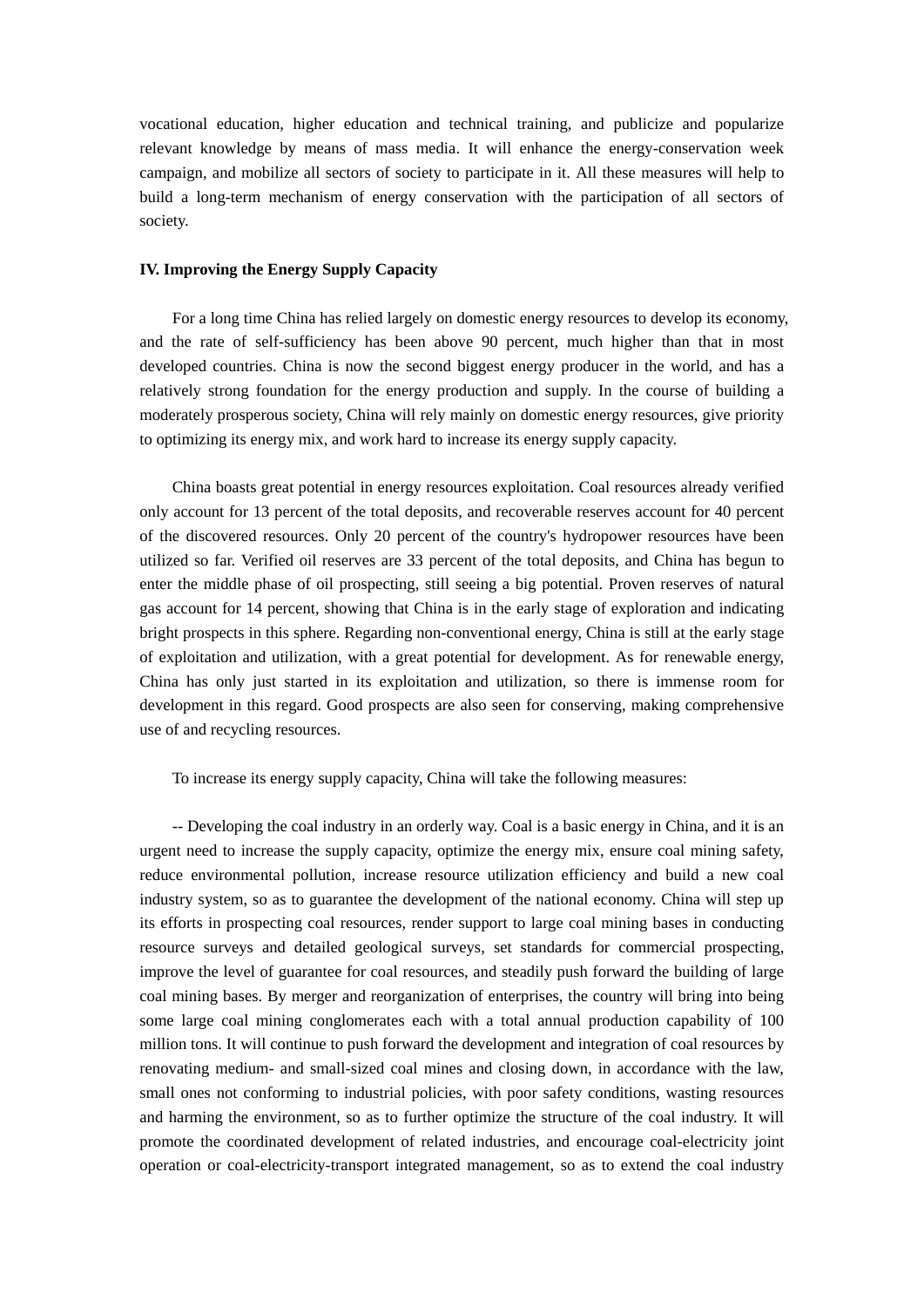chain. It will further mechanize coalmines and enhance overall mechanization in coal mining, promote the clean production and utilization of coal, encourage R&D and spreading of clean coal technologies, and quicken the research into and demonstration of substitute liquid fuels. China will actively develop a circular economy, step up efforts in environmental protection, promote the comprehensive utilization of resources, and accelerate the industrialized development of coal-bed gas. It will strengthen the building of the coal transport system and steadily increase the coal transport capacity. It will establish a responsibility system for safe production, beef up safety installations and put more money into gas prevention and control, so as to improve the level of safe production.

 -- Actively developing electric power. Electric power is a highly efficient and clean energy. It is also a basic requirement for the steady development of the national economy and society to establish an economical, highly efficient and stable power supply system. China will optimize the power supply structure based on structural adjustment. On the basis of taking into overall consideration such factors as resources, technology, environmental protection and the market, the Chinese government will develop clean coal-fired electric power by setting up large coal-fired power bases and encouraging the building of power plants at pitheads, with emphasis on large, highly efficient, environment-friendly power generating sets. It will actively develop cogeneration of heat and power, and speed up elimination of small and backward thermal power units. On the condition that the ecological environment is protected and problems affecting local people are properly settled, energetic efforts will be made to develop hydropower. It will also actively develop nuclear power, and appropriately develop natural gas power generation. It will encourage power generation with renewable and new energy resources. It will strengthen the building of regional power grids and power transmission and distribution networks and expand the scope of power transmission from western to eastern China. Uniform planning and distribution of electric power will be adopted, and an emergency response system for power safety will be set up to enhance the safety and reliability of the power system. China will continue to strengthen power demand-side management (DSM), exert control over power use for the purpose of conserving energy and work hard to increase energy utilization efficiency.

-- Expediting development of oil and gas. China will continue to implement the policy of "simultaneous development of oil and gas," steadily increase crude oil output and make efforts to increase the output of natural gas. The country will step up its efforts in prospecting for and exploiting oil and natural gas, with the focus on major oil and gas basins, including those of Bohai Bay, Songliao, Tarim and Ordos, and actively explore new areas, fields and strata on the land and major sea areas, so as to increase the amount of recoverable reserves. It will tap the potential of major oil-producing areas, improve renovation for stable yields, increase the recovery ratio and slow down the yield decreasing trend in old oilfields. On the condition of reasonable cost, it will actively develop coal-bed gas, oil shale and tar sand and other non-conventional energy resources. The country will expedite the construction of oil and gas pipeline networks and supporting facilities and gradually improve the national network of oil and gas pipelines.

 -- Vigorously developing renewable energy. China gives top priority to developing renewable energy. The exploration and utilization of renewable energy resources plays a significant role in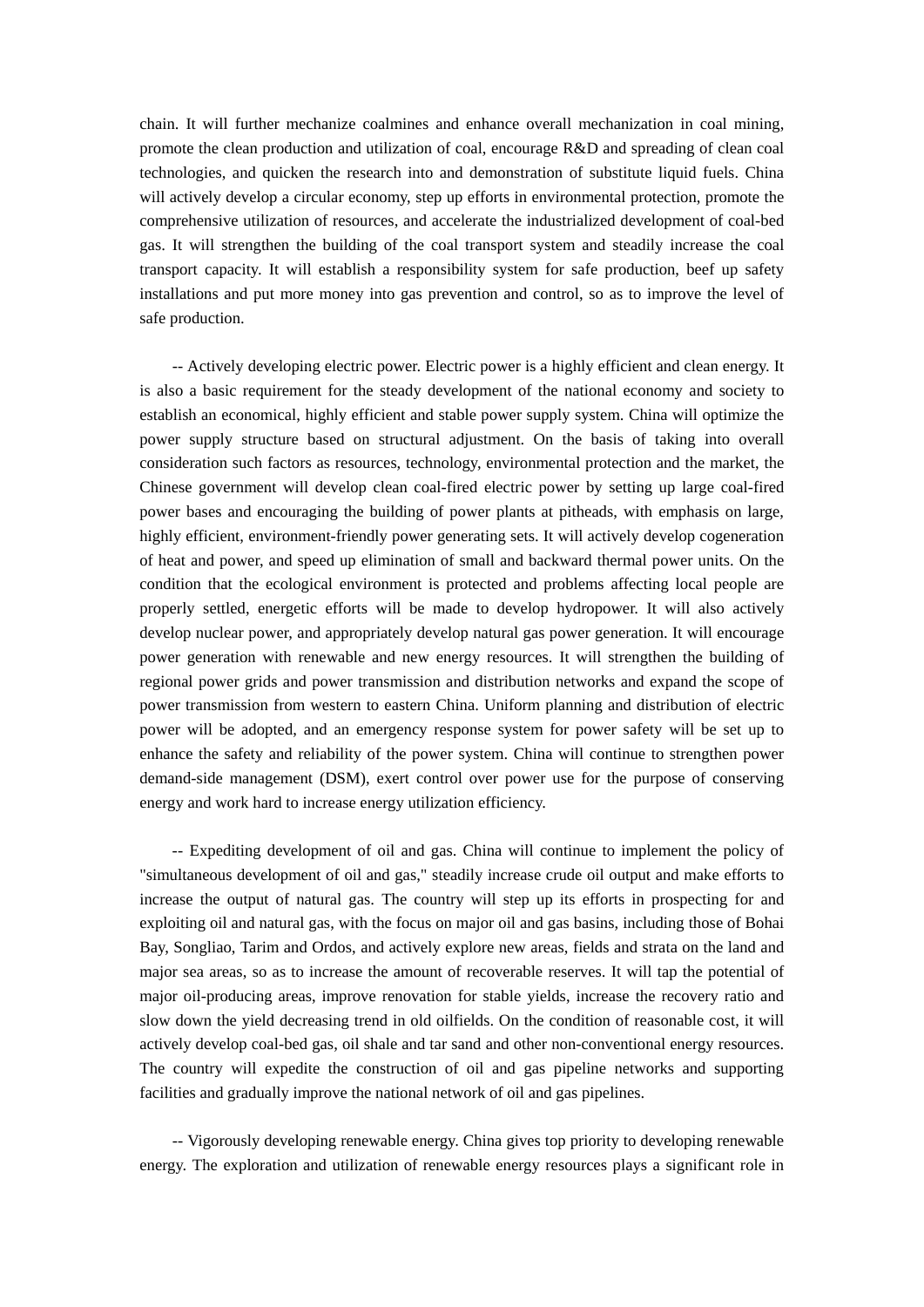increasing energy supply, improving the energy mix and helping environmental protection, and is also a strategic choice of China to solve the contradiction between energy supply and demand and achieve sustainable development. China has promulgated the Renewable Energy Law and priority policies for renewable energy electricity, entailing priority to be connected to grids, acquisition in full and preferential price, and public sharing of costs. It has earmarked special funds for renewable energy development to support resource survey, R&D of relevant technologies, building of pilot and demonstration projects, as well as exploration and utilization of renewable energy in rural China. It has released the Medium- and Long-term Program for Renewable Energy Development, putting forward the goal of increasing renewable energy consumption to 10 percent of the total energy consumption by 2010 and 15 percent by 2020. China will further the comprehensive and cascade development of areas with hydropower resources, speed up the construction of large hydropower stations, develop medium- and small-sized hydropower stations based on local conditions, and construct pumped-storage power stations under appropriate circumstances. It will spread the latest technologies for the utilization of solar energy, methane and other renewable energy sources, and increase their market shares. It will also actively popularize technologies utilizing wind, biomass and solar energy for power generation, and build several million-kw wind power bases to achieve industrialization by means of scale power generation. It will actively implement policies supporting renewable energy development, foster a renewable energy market featuring sustained and stable development, and gradually establish and improve an industrial system and a market and service system of renewable energy, so as to promote renewable energy technological advance and industrial development.

 -- Improving energy development in the rural areas. China has a rural population of 750 million. Due to economic and technical limitations, people in most rural areas still use traditional biomass energy. It is an inevitable demand in the building of a new socialist countryside in all aspects to solve the energy problem for the rural areas. This is also a problem unique to China. The Chinese government sticks to the principle of "development based on local conditions, supplementation between multiple energy resources, comprehensive utilization with focus on actual results," and works hard to improve energy development in the rural areas. The Chinese government has improved the energy conditions for rural people's life and production, and solved the power problem for over 30 million rural people who had no access to electricity and in remote areas not connected to the grid, by carrying out the Lighting Project, "rural grid renovation," "electrification of hydropower-based rural areas" and "connecting villages with the grid" campaigns, and making full use of small-sized hydropower stations, wind energy and solar energy for power generation. Basically, rural and urban residents are connected to the same grid and pay the same rate. China will further actively develop rural household methane and make better use of biomass and solar energy, so as to provide clean energy for the rural people. It will continue popularizing firewood- and energy-saving stoves and small energy facilities, such as small windpower and hydropower stations, in rural areas. It will increase the supply of high-quality fossil energy and increase the proportion of commercial energy consumption in rural areas. Continuous efforts will be made to strengthen the construction of the rural grids to expand their coverage. Moreover, China will actively build green-energy counties for demonstration, and accelerate the exploration and utilization of renewable energy resources in rural areas.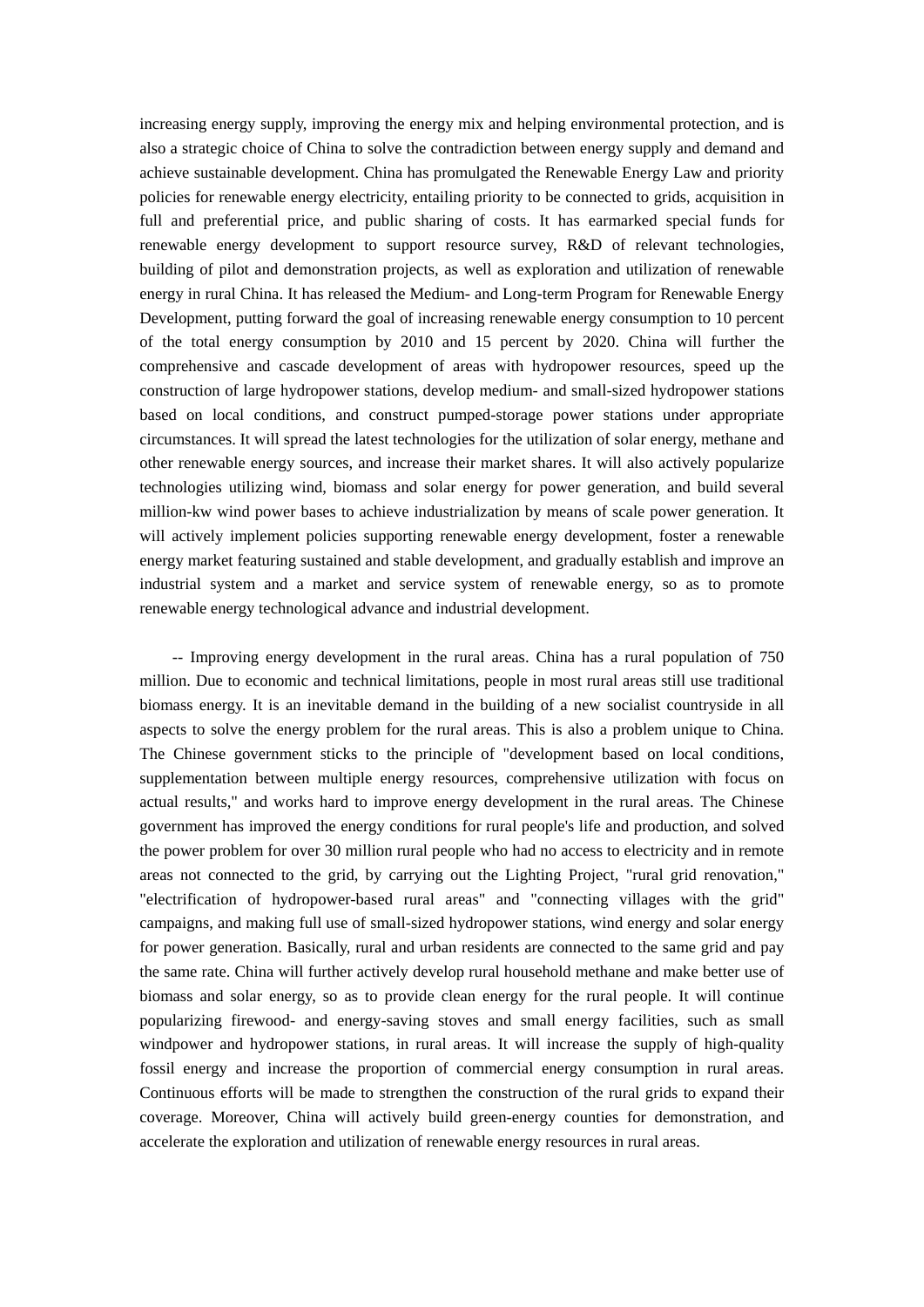#### **V. Accelerating the Progress of Energy Technologies**

 Science and technology is the primary productive force and the main motive force of energy development. China sets great store by the development of energy science and technology, and has narrowed its technological gap with the developed countries in the energy industry and effectively promoted the overall development of the energy industry. The Chinese government promulgated the Outline of the National Plan for Medium- and Long-term Scientific and Technological Development (2006-2010) in 2005, which gives top priority to the development of energy technologies, and, in line with the principle of making independent innovations and leapfrogging development in key fields, shoring up the economy and keeping in step with leading trends, stresses accelerating progress of energy technologies and strives to provide technological support for the sustainable energy development.

 Following the laws and traits of scientific and technological development, China actively develops and popularizes advanced and applicable technologies in the fields of energy saving, substitution, recycling and pollution control, and is creating a favorable policy environment for the progress of energy technologies. The Chinese government strives to gradually establish a market-oriented system for technological innovation, in which enterprises play the leading role and which combines the efforts of enterprises, universities and research institutes. It vigorously promotes R&D and the application of advanced energy technologies, guides enterprises to expedite technological progress and enhance energy utilization efficiency through the market mechanism. It strengthens the training of talented people in energy science and technology, and improves policies, laws and regulations, and technical standards in this respect to create favorable conditions for the development of energy technologies.

 -- Popularizing energy-saving technologies. China gives priority to the development of energy-saving technologies, with focus on key technologies in the high energy-consumption sectors, to enhance the utilization efficiency of primary and end-use energy resources; implements the policy outline on energy-saving technologies and guides social investment into the application of energy-saving technologies; places emphasis on R&D of energy-saving technologies and equipment for industry, transport and construction, and the application of technologies connected with integrated renewable energy systems and energy-saving construction materials; strengthens energy measurement, control, supervision and management; and actively fosters an energy-saving technological service system.

-- Spurring innovation in key technologies. China encourages the development of clean coal technology, reinforces R&D of advanced technologies, such as coal gasification, processing and conversion, popularizes advanced power generation technologies, including integrated gasification combined cycle (IGCC), supercritical and ultra-supercritical power generation, and large-scale circulating fluidized bed (CFB), and develops coal gasification-based poly-generation technology. China attaches particular importance to mastering the third-generation pressurized-water reactor (PWR) nuclear power generation and high temperature gas-cooled reactors (HTGR) for industrial experimental technologies. It actively develops technologies in connection with prospecting for and exploitation of petroleum and gas resources under complicated geographical conditions, and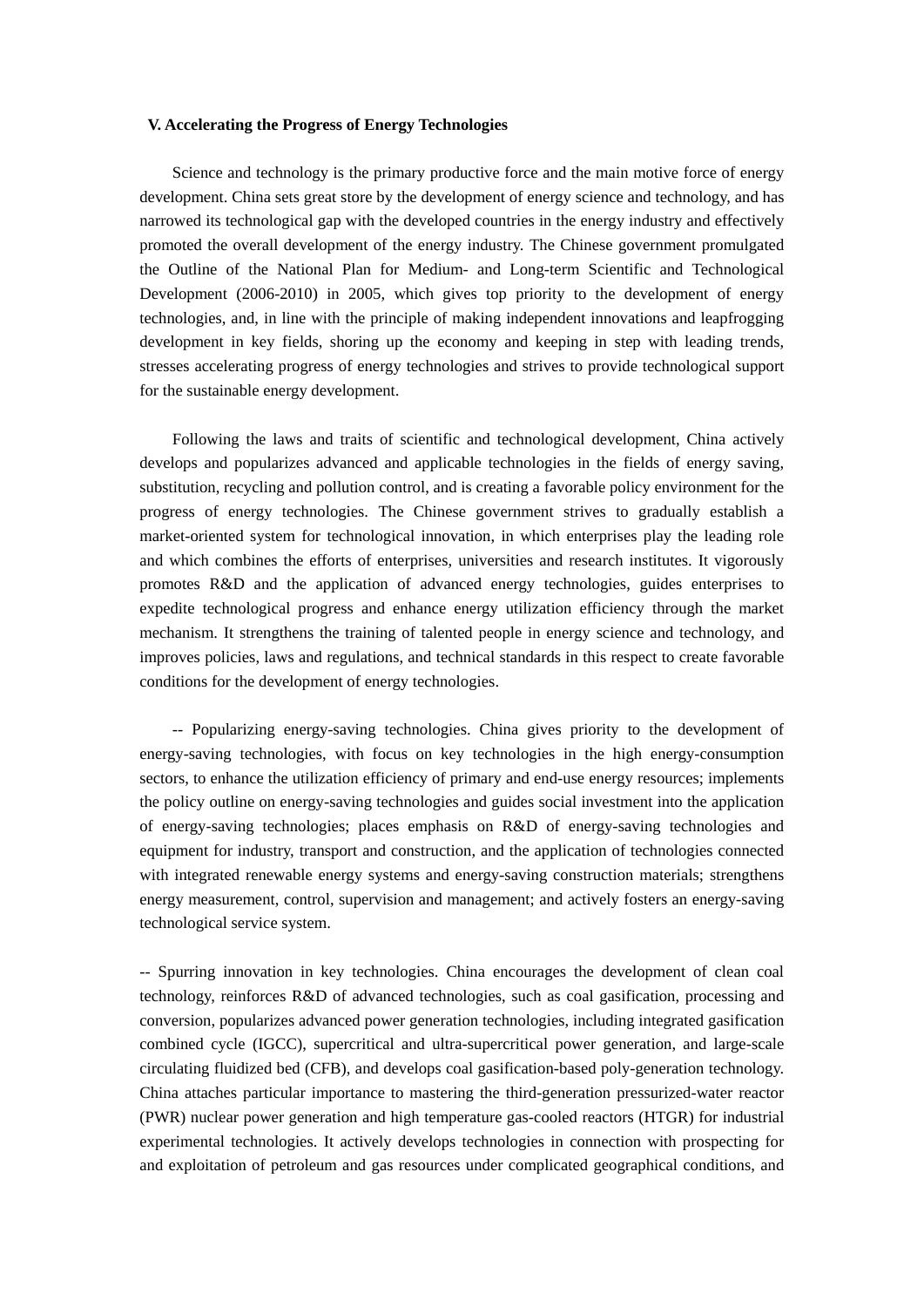highly efficient exploitation of low-grade petroleum and gas resources; encourages the development of technology for substitutes of energy resources, gives priority to the development of technologies for large-scale utilization of renewable energy; and steadily improves the technology of power transmission at voltages of ?à 800 kv DC and 1,000 kv AC and power grid safety technology.

 -- Enhancing equipment manufacturing level. The equipment manufacturing industry is the foundation of the development of energy technologies. China gives impetus to the technological progress of the equipment manufacturing industry through key state projects. The Chinese government encourages the development of comprehensive excavation machinery in coal mining, large comprehensive mining, hoisting, transport and washing equipment for underground coal mining, and heavy-duty open-pit mining machinery. It supports the development of complete sets of large equipment for coal chemicals as well as R&D of coal liquefaction and gasification, and coal-to-olefin conversion equipment, the development of high-efficiency and low-pollution power generation equipment, high-efficiency coal-fired power generation units, hydropower and pumped-storage units, heavy-duty gas turbines, PWR nuclear power generation units with a capacity of one million kw, high-power wind-driven generators, and superhigh-power transmission and transformation machinery. It encourages the development of oil and natural gas prospecting and drilling equipment and support equipment for large offshore oil projects, crude oil carriers with a capacity of 300,000 dwt, liquefied natural gas carriers and high-power diesel engines.

 -- Strengthening frontier technology research. Frontier technology, as a new potential driving force for energy development, can blaze the way for the leapfrogging development of energy industry and technologies. China focuses on research into conversion from fossil, biomass and renewable energy resources to hydrogen, and high-efficiency hydrogen storage, transmission and distribution technology. It also conducts research into the technology for the manufacturing of basic and key components of fuel cells, integration of fuel cell stacks, fuel cell power generation and automotive fuel cell power systems, and strives to make breakthroughs in the technology for the end-use energy conversion, storage and combined cooling, heating and power projection of fossil energy-based micro-miniature gas turbine systems. Meanwhile, the country is speeding up research into the engineering and core technology of gas-cooled faster reactors (GFR), and technology for developing magnetic confinement fusion (MCF) and natural gas hydrate technology.

 -- Developing basic scientific research. Basic research is the source of independent innovation and it determines the strength and potential of energy development. China concentrates on research into the basic theories of the high-efficiency and low-pollution utilization and conversion of fossil energy, key principles of high-efficiency heat-work conversion, high-efficiency energy saving and storage, basic technology for large-scale utilization of renewable energy, and basic theories concerning technology for large-scale utilization of nuclear and hydrogen energy resources.

#### **VI. Coordinating Energy and Environment Development**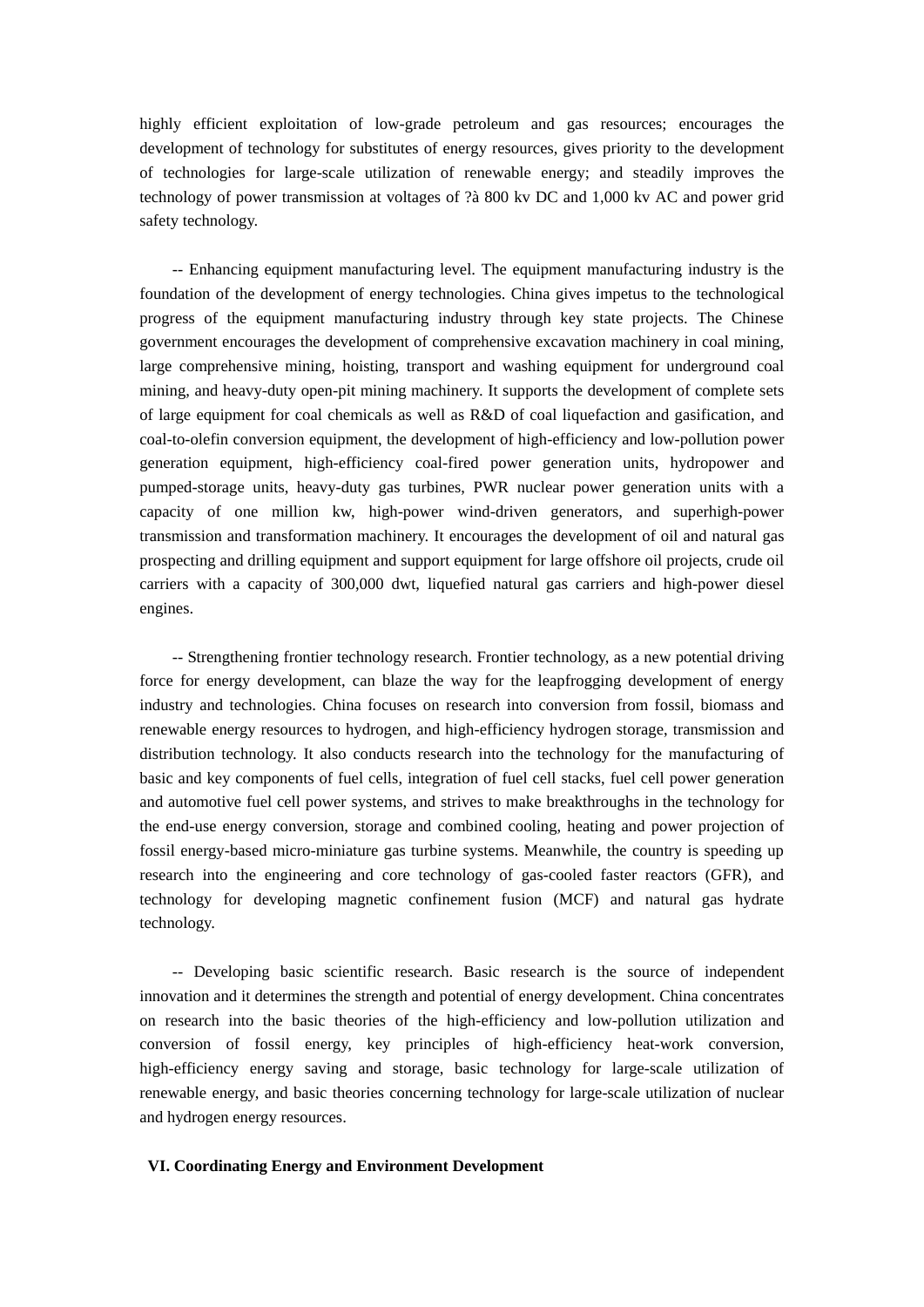Climate change is a significant global issue of worldwide concern. It is both an environmental and development issue, and intrinsically a development issue. The large-scale exploitation and utilization of energy resources is one of the major causes of environmental pollution and climate change. Appropriate handling of the relationship between the exploitation and utilization of energy resources on the one hand, and environmental protection and climate change on the other, is an urgent issue facing all countries. China is a developing country in the primary stage of industrialization, and with low accumulative emissions. From 1950 to 2002, the aggregate amount of China's fossil fuel carbon dioxide emissions accounted for only 9.3 percent of the world's total in the same period. The amount of China's per-capita carbon dioxide emissions ranked 92nd in the world, and the elasticity coefficient of carbon dioxide emissions per-unit GDP was very small.

 As a responsible developing country, China attaches great importance to environmental protection and prevention of global climate change. The Chinese government has made environmental protection a fundamental state policy, signed the United Nations Framework Convention on Climate Change, established the National Coordination Committee for Climate Change, submitted to the UN the Initial National Communication on Climate Change of the People's Republic of China, worked out the Management Measures on the Implementation of Clean Development Mechanism Projects, formulated the National Climate Change Program, and adopted a series of proactive policies and measures regarding environmental protection and climate change. China aims to achieve the goal of basically curbing the trend of ecological deterioration, reducing total emissions of major pollutants by 10 percent, and gain visible results in the control of greenhouse gas emissions during its 11th Five-Year Plan period (2006-2010). Meanwhile, the country is actively adjusting its economic and energy structures, comprehensively advancing energy saving, emphatically preventing and controlling the pressing problems of environmental pollution, and effectively controlling emissions of pollutants to facilitate coordinated development between energy and the environment.

 -- Comprehensive control of greenhouse gas emissions. China is expediting the transformation of its economic development mode, giving full play to the role of energy saving and optimization of energy structure in slowing climate change, and endeavoring to cut fossil energy consumption. It is vigorously developing a circular economy, fostering the comprehensive utilization of resources, enhancing the utilization efficiency of energy, reducing greenhouse gas emissions. It continuously improves the capability of addressing climate change with the aid of scientific and technological progress, thereby making positive contributions to the environmental protection of the Earth.

-- Energetically fighting ecological destruction and environmental pollution. China will pay more attention to the clean utilization of energy resources, especially coal, and make it a focus of environmental protection, energetically combating ecological destruction and environmental pollution. The country is quickening its pace of control of coal mining subsidence areas and the exploitation and utilization of coal-bed gas, and establishes and improves the compensation mechanism for the exploitation of coal resources and restoration of the eco-environment. It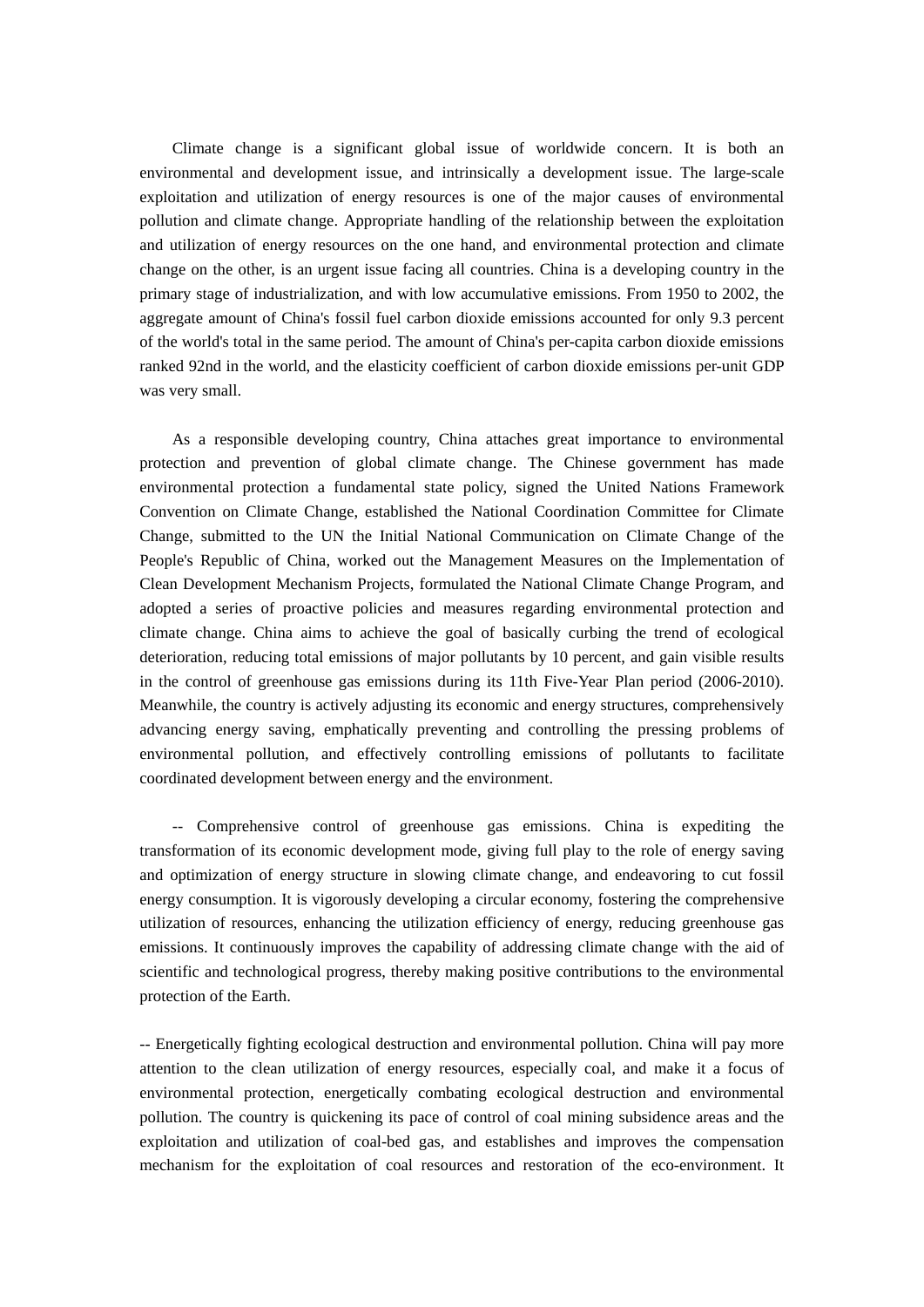promotes the orderly exploitation of coal resources, restricts the exploitation of high-sulfur and high-ash coal, forbids mining coal with toxic and harmful substances, such as arsenic and radiotoxins, exceeding permissible limits. It actively develops clean coal technology and encourages the application of coal washing, processing, conversion, clean-burning and smoke-purifying technologies. At the same time, it is expediting the construction of desulfurizing facilities in coal-fired power plants, requiring that newly built coal-fired power plants must install and use desulfurizing facilities according to the permissible emission standards, and such existing plants must speed up their desulfurization upgrading. The Chinese government strictly prohibits the construction of new coal-fired power plants for the sole purpose of power generation in medium and large cities or on their outskirts.

 -- Proactive prevention of motor vehicle emission pollution. The development of the automobile industry and the improvement of the people's livelihood have led to a rapid growth in the number of motor vehicles. Consequently, preventing motor vehicle emission pollution has been put high on the environmental protection agenda. China is actively taking effective measures to this end: strictly enforcing vehicle emission standards; intensifying inspection for the environment-friendly production of vehicles; strictly implementing the annual emission inspection system for motor vehicles; strictly forbidding manufacture, sale and import of motor vehicles exceeding the emission limits. At the same time, China encourages the production and use of vehicles burning clean fuels, and the production of hybrid electric vehicles, and supports the development of rail transport and electric buses.

 -- Exercising strict environmental management of energy projects. Strengthening the environmental management of energy projects is an effective measure to ensure coordinated development between energy construction and environmental protection. China strictly enforces the environmental impact assessment system, restrains extensive mode of economic growth by exercising a strict environment access system. It ensures simultaneous design, construction and launching of environmental protection facilities at new, expansion and rebuilding projects, intensifies safe management of nuclear power projects, reinforces supervision and management of the safety and radiation environment of nuclear power plants, research reactors and fuel cycle facilities in operation, and practices meticulous safety examination and supervision of nuclear power facilities under construction. It further enhances environmental protection efforts in the construction of hydropower projects, pays equal attention to the requirements of comprehensive development and utilization of river basins while protecting the environment, and increasing the level of comprehensive utilization of water resources and eco-environmental benefits.

#### **VII. Deepening Energy System Reform**

 Improving the environment for development is an intrinsic requirement of China's energy development. In accordance with the requirements of perfecting the socialist market economy, China is steadily advancing its energy system reform to promote the development of the energy industry. In 1998, strategic reorganization was accomplished among petroleum enterprises, featuring the establishment of new vertically integrated management system of oil industry. In 2002, China's power industry realized the separation of government functions from those of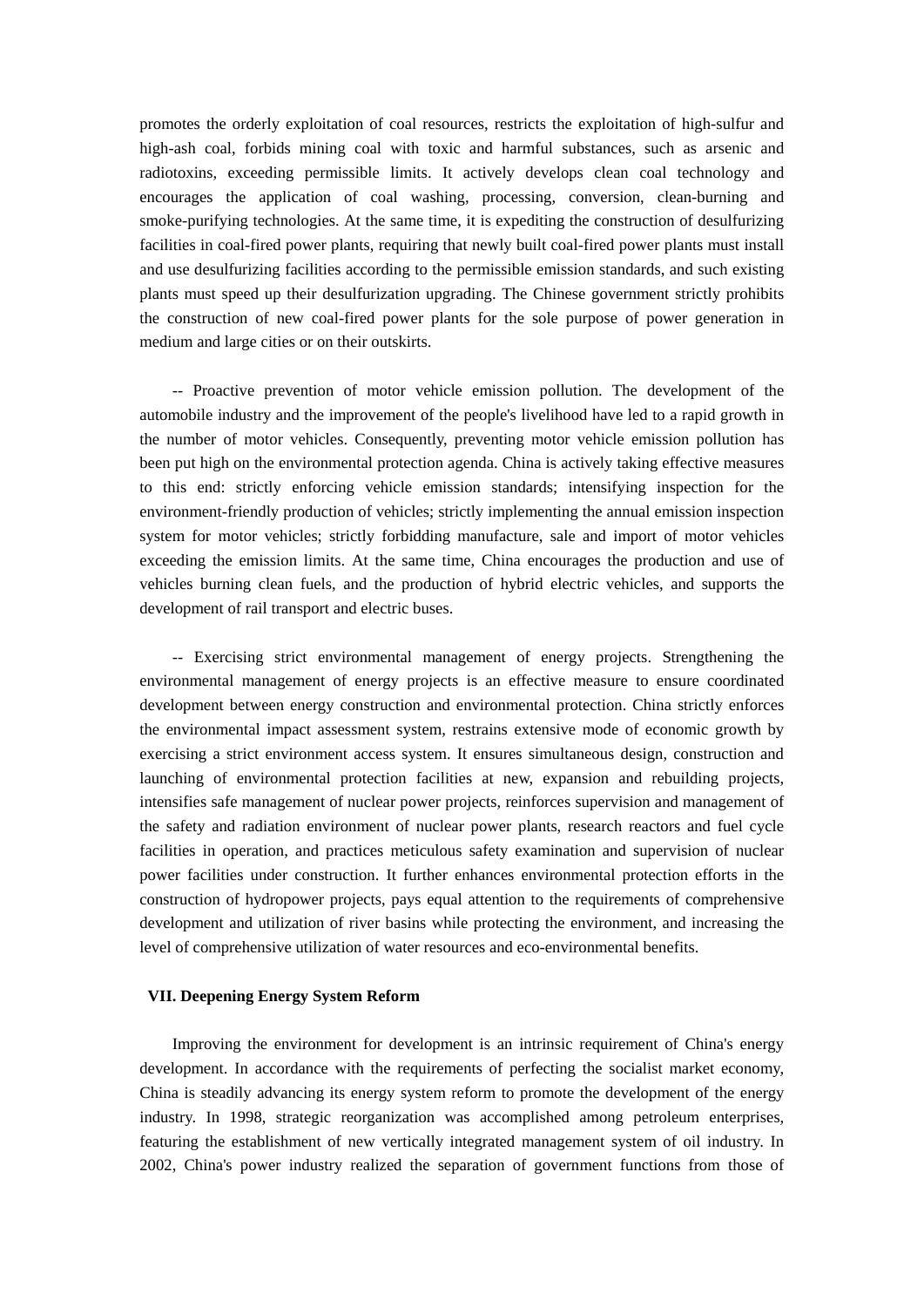enterprises, as well as the separation of power plants from grid operation in line with the power system reform plan. In 2005, after the market-oriented reform of the coal industry, China's coal industry saw deepened reform and further development pursuant to the Opinions on Promoting the Healthy Development of the Coal Industry issued by the State Council. China is further deepening reform of the energy system, elevating the energy marketization level, improving the energy macro-control system, and improving the environment for energy development in accordance with the requirements of innovation in concept, management, system and mechanism.

 -- Strengthening energy legislation. It is an imperative requirement for energy development in China to improve the energy-related legal system to provide a legal guarantee for increasing the energy supply, standardizing the energy market, optimizing the energy structure and maintaining energy security. China sets great store by and actively advances the construction of the energy legal system. China has enacted and put in force the Clean Production Promotion Law and Renewable Energy Law, and has issued a series of supporting policies and measures. The amended Energy Conservation Law has been promulgated. The Energy Law, Circular Economy Law, Law on the Protection of Oil and Natural Gas Pipelines and Regulations on Energy Conservation of Buildings are being formulated. The Mineral Resources Law, Coal Industry Law, and Electric Power Law are being revised. Meanwhile, active efforts have been made in research into energy legislation concerning oil and natural gas, the crude oil market and atomic energy.

 -- Reinforcing production safety. In the course of energy development, China pays high attention to safeguarding the lives and health of the people, and takes effective measures to halt the trend of frequent occurrences of serious accidents. It adheres to the principle of giving top priority to safety, placing the main emphasis on prevention, and exercising comprehensive control. It has intensified efforts in the control and comprehensive utilization of coal gas, and rectified and shut down small coalmines lacking conditions for safe production. It has enforced safety supervision of coalmines, and guided local governments and enterprises to intensify efforts in technological upgrading for coalmine safety and the construction of safety facilities. It comprehensively carries out education on safe production to enhance the sense of responsibility for safety, continues to consolidate electric power safety and petroleum and gas production safety, intensifies supervision and management measures, and practices a working system in which production safety is supervised by the state and administered by local governments while enterprises take the responsibility. It further implements the safe production responsibility system, and enforces rigorous safe production laws and regulations and a related accountability system.

-- Improving the emergency response system. As an important aspect of economic security, energy security has a direct bearing on national security and social stability. China practices unified power dispatch, hierarchical power management and operation of power grids by regions. A safety responsibility system with division of work among government departments, supervision organs and power enterprises has been established, in which the power grids and power generation enterprises work out emergency response plans to cope with large-scale emergencies. Following the principle of unified planning and step-by-step implementation, China has built national oil reserve bases and expanded its oil reserve capacity. It has gradually established a guarantee system for oil and natural gas supply emergencies to ensure secure supplies of energy.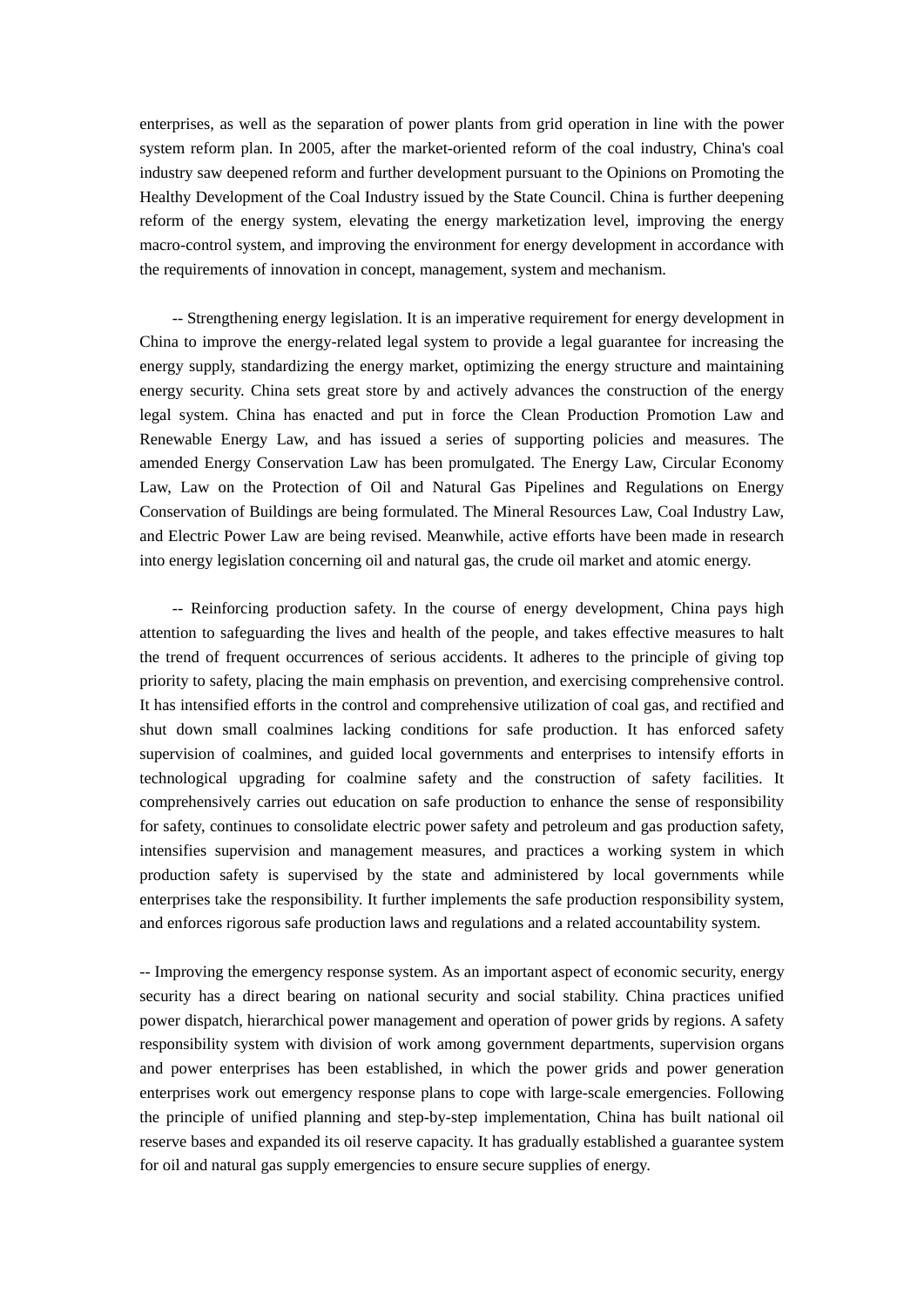-- Accelerating market system construction. China sticks to the policy of reform and opening-up, gives full play to the basic role of the market in allocating resources, encourages the entrance of entities of various ownerships into the energy field, and actively facilitates market-oriented reform related to energy. It has improved the coal market system in an all-round manner, established an open, orderly and healthy power market system characterized by separating government functions from those of enterprises and fair competition, paced up reform of the oil and natural gas circulation system, and promoted the healthy and orderly development of the energy market.

 -- Deepening reform of management system. China has stepped up efforts in the reform of its energy management system, improved the national energy management system and decision-making mechanism, strengthened unified planning and coordination among state departments and local governments, and consolidated the state's overall planning and macro-control in the field of energy development, with the focus on changing functions, straightening out relations, optimizing the setup and raising efficiency, so as to form a management system that centralizes control to an appropriate degree, divides work in a rational way, fosters scientific decision-making, and ensures smooth enforcement and effective oversight. The Chinese government has furthered the transformation of government functions, giving priority to guidance by policy measures and attaching importance to information services. It has deepened the reform of the energy investment system, and established and improved the investment regulation and control system. It has further strengthened standardized management of energy resources, improved the management system of mineral resources development and exploitation, put in place and improved the system for paid use of mineral resources and the system of trade in mining rights, and rectified and regulated the order of mineral resources exploitation market.

 -- Advancing price mechanism reform. The price mechanism is the core of the market mechanism. On the premise of properly handling the relations among various interest groups and taking full account of the acceptability of all social sectors, the Chinese government has advanced energy price reform in a vigorous yet steady way, gradually established a pricing mechanism that is able to reflect resource scarcities, changes in market supply and demand, and environmental costs. It has deepened coal price reform to realize all-round marketization. It has propelled electricity tariff reform to ensure that electricity generation and selling prices are eventually formed by market competition, with the electricity transmission and distribution prices being supervised and controlled by the state. It has improved step by step the oil and natural gas pricing mechanism to timely reflect changes in international market prices and domestic market supply and demand.

#### **VIII. Strengthening International Cooperation in the Field of Energy**

 China's development cannot be achieved without cooperation with the rest of the world, and the prosperity of the world needs China as well. With accelerating economic globalization, China has forged increasingly closer ties with the outside world in the field of energy. China's development of energy has not only satisfied its own needs for economic and social progress, but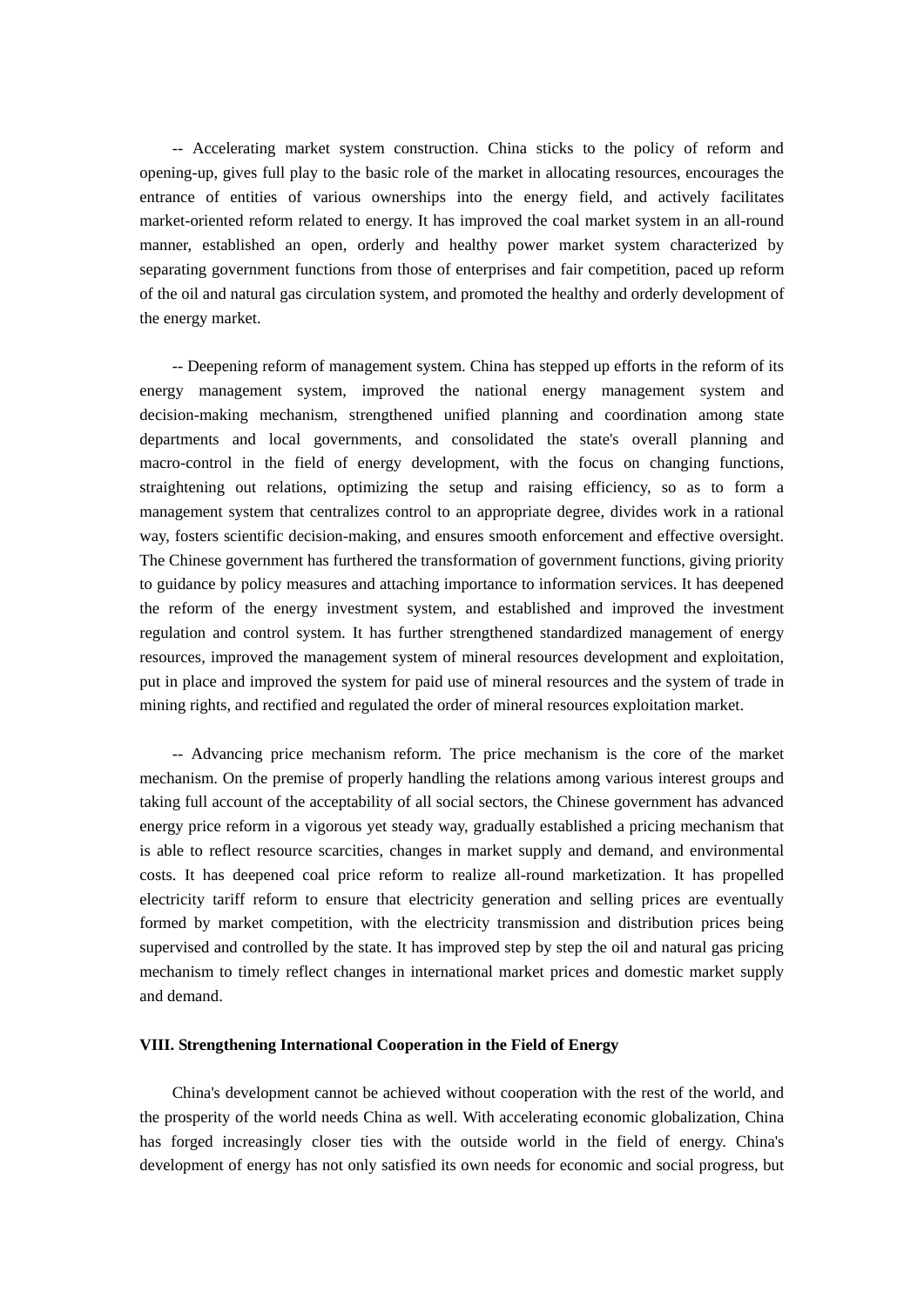also brought opportunities and tremendous space for development to the rest of the world.

 China is an active participant in international energy cooperation. In multilateral cooperation, China is a member of the energy working group of the Asia-Pacific Economic Cooperation (APEC), Association of Southeast Asian Nations (ASEAN) plus China, Japan and ROK (10+3) Energy Cooperation, International Energy Forum, World Energy Conference, and Asia-Pacific Partnership for Clean Development and Climate. It is an observer of the Energy Charter, and maintains close relations with such international organizations as the World Energy Agency and the Organization of Petroleum Exporting Countries (OPEC). Regarding bilateral cooperation, China has established a mechanism for dialogue and cooperation in the field of energy with a number of energy consuming and producing countries, such as the US, Japan and Russia, and the European Union. It has intensified dialogue and cooperation regarding energy exploration, utilization, technology and environmental protection, as well as renewable energy and new energy resources, and has had extensive dialogues and exchanges with them in such aspects as energy policy and information data. In international cooperation in the field of energy, China has not only shouldered a wide range of international obligations, but also played an active and constructive role.

 China has made active efforts to improve laws and policies related to its opening-up, promulgating in succession the Law on Sino-foreign Equity Joint Ventures, Law on Sino-foreign Cooperative Joint Ventures and Law on Foreign Capital Enterprises to create a fair and open environment for foreign investment. In 2002, China formulated the Regulations for the Guidance of Foreign Investment Orientation, and revised the Catalogue of Industrial Guidance for Foreign Investment and the Catalogue of Advantageous Industries for Foreign Investment in the Central and Western Regions in 2004, in order to encourage foreign investment in the energy sector, including energy and energy-related exploitation, production, supply, transportation and energy equipment production, as well as in the energy sector of the central and western regions.

 -- Improving external cooperation in the exploration and development of oil and gas resources. China has implemented a cooperative mode based on product-sharing contracts with other countries in the field of oil and gas resources. In 2001, China promulgated the revised Rules on External Cooperation for Ocean Oil Exploitation as well as Rules on External Cooperation for Onshore Oil Exploitation. China protects the legitimate rights and interests of foreign business people participating in collaborative oil exploitation. It encourages foreign business people to participate in cooperation in oil exploration and development, such as risk exploration for oil and natural gas, low-permeability oil and gas reservoirs (fields), and the improvement of the recovery rate of old oilfields. It encourages foreign investment in the construction and operation of oil and gas pipelines, as well as special oil and gas storages and port berths.

 -- Encouraging foreign investment in exploration and development of unconventional energy resources. In 2000, China promulgated the Opinions on Further Encouraging Foreign Investment in Exploring and Exploiting Non-oil-and-gas Mineral Resources, further opening up its market in this regard. China allows foreign investors, either by themselves or in collaboration with Chinese counterparts, to conduct risk exploration on its territory. Foreign investors who invest in exploring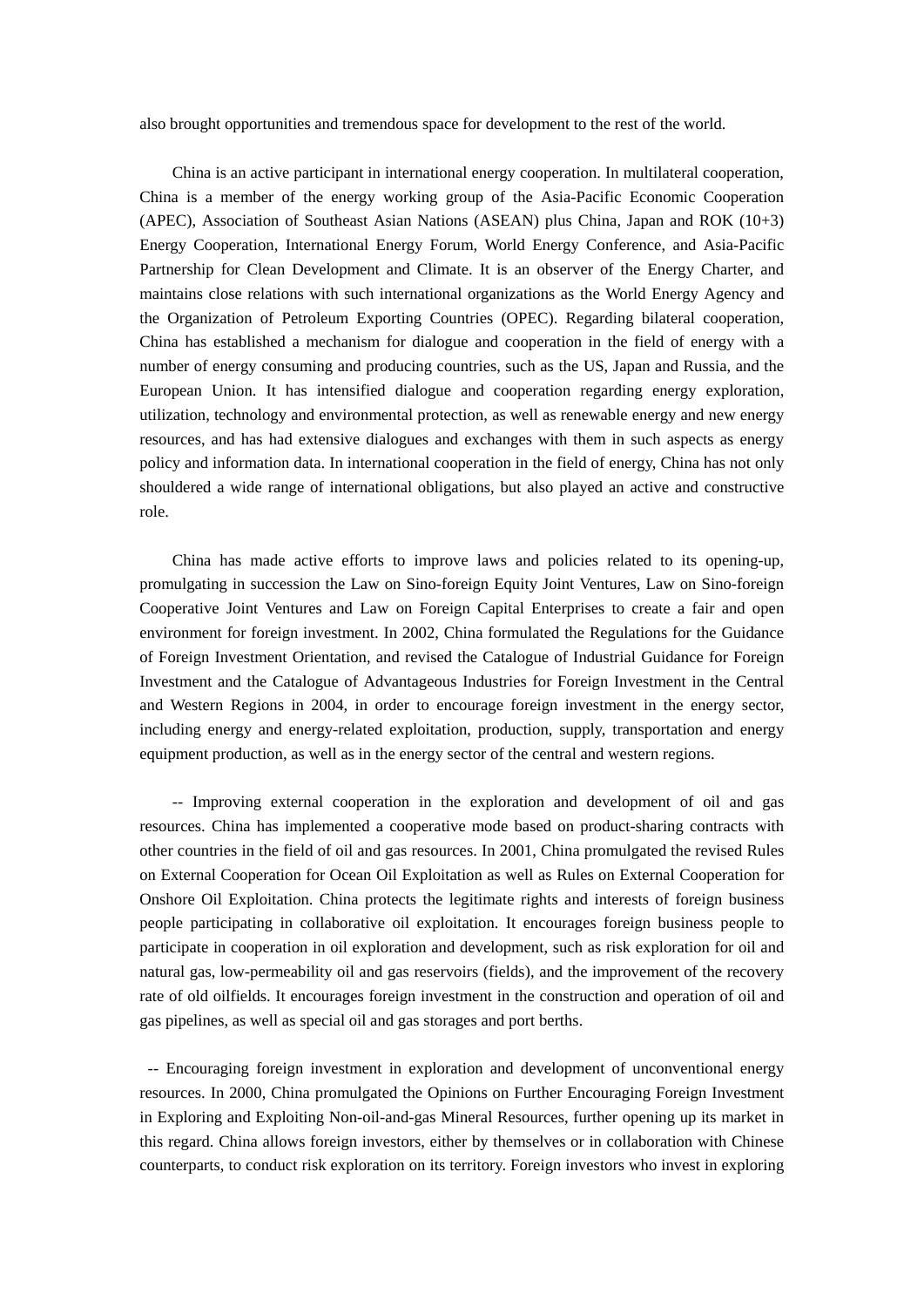and recovering paragenetic and associated minerals and utilizing tailing or exploring mineral resources in China's western regions are entitled to enjoy the preferential policy of reduction of or exemption from mineral resources compensation fees. Further efforts are being made to improve management of and services to foreign investment in the exploration and exploitation of non-oil-and-gas mineral resources.

 -- Encouraging foreign investors to invest in and operate energy facilities such as power plants. China encourages foreign investment in the production and supply of electric power and gas, as well as in the construction and operation of thermal power plants with a single-generator capacity of 600,000-kw and above, power stations burning clean coal, power stations featuring heat and power cogeneration, hydropower stations mainly for electricity production, nuclear power stations in which the Chinese side holds the dominant share, as well as power stations with renewable energy or new energy resources. It encourages foreign investors to invest in technology and equipment production for thermal, hydro and nuclear power stations with a considerably large generating capacity as well as for thermal power desulphurization. It also encourages them to invest in the construction and operation of coal pipeline transportation facilities.

 -- Further improving the environment for foreign investment. The Chinese government has kept its commitments to the WTO made when it joined the organization and has sorted out and rectified administrative regulations and departmental rules concerning energy management that are inconsistent with the WTO rules. In light of the demand of transparency of the WTO, China has relaxed control over the scope of geological data of a public welfare nature, strengthened the work of releasing energy policies, improved the energy data and statistics system and promptly released energy statistics, so as to ensure the openness and transparency of energy policies, statistics and information.

 -- Further expanding the scope of foreign investment. In bringing in foreign investment for the development and utilization of energy resources, China pays primary attention to introducing foreign advanced technology, management experience and people of high caliber to further shifting the focus from investing in fossil energy resources to renewable resources, from emphasizing exploration and development to the development of service trade, and from relying mainly on foreign loans and direct foreign investment to directly pooling of funds at international capital market.

For a fairly long time to come, international energy trade will remain a major way by which China utilizes foreign energy resources. China will actively expand international energy trade, promote the complementary advantages of the international energy market and maintain the stability of this market. China will pursue energy imports and exports, and improve policies for fair trade in accordance with its commitments to the WTO and the WTO rules. It will, step by step, change the current situation of relying too heavily on spot trading of crude oil, encourage the signing of long-term supply contracts with foreign companies, and promote the diversification of trading channels. China supports direct overseas investment by domestic qualified enterprises to engage in transnational operation, and encourage such enterprises to participate in international energy cooperation and in the construction of overseas energy infrastructure, and steadily expand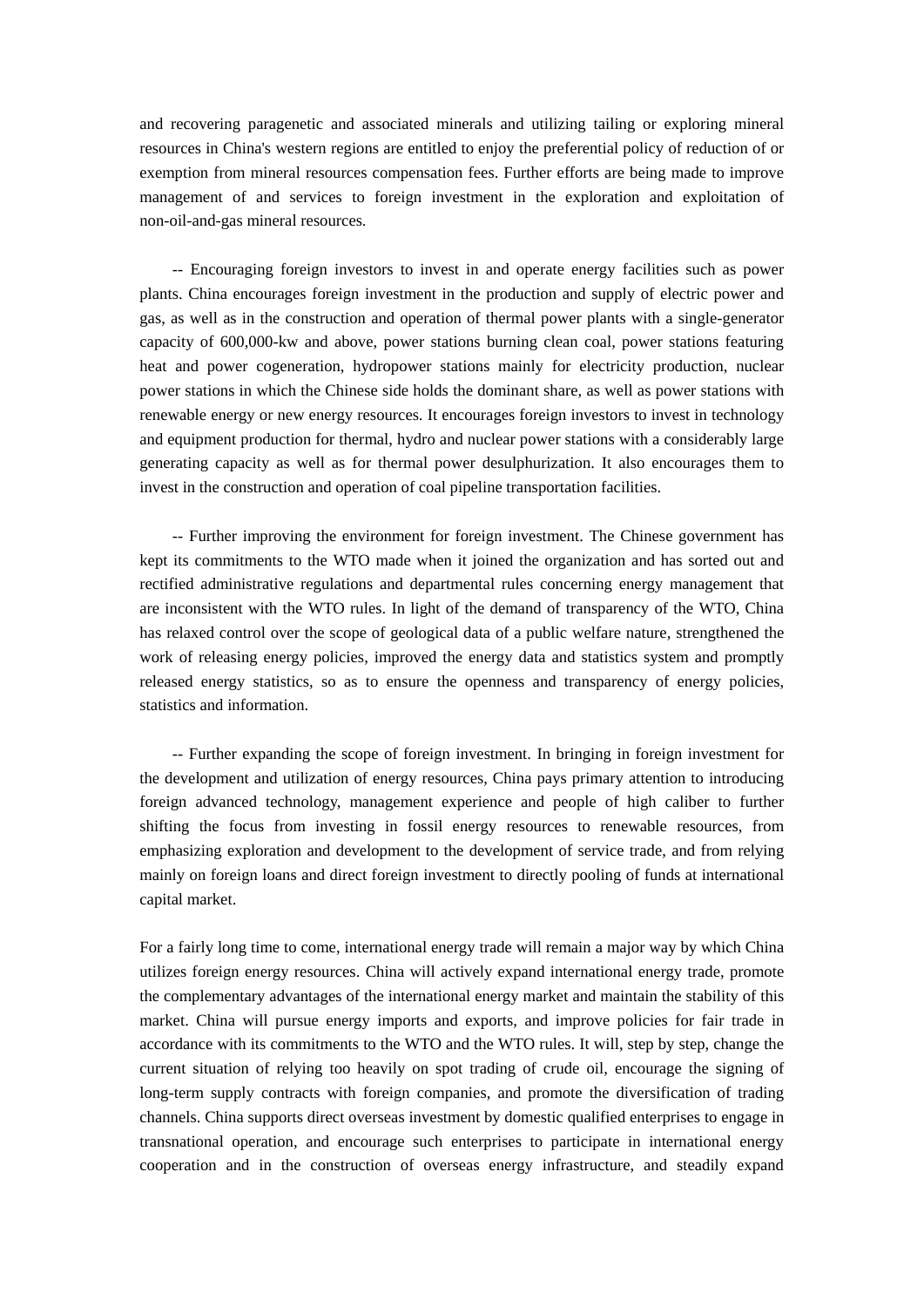cooperation in energy engineering technology and services in accordance with international practice and the rules of the market economy.

 Energy security is a global issue. Every country has the right to rationally utilize energy resources for its own development, and the overwhelming majority of countries could not enjoy energy security without international cooperation. To realize a steady and orderly development of the world economy, it is necessary to promote economic globalization to develop in a direction featuring balance, universal benefit and win-win, and it is necessary for the international community to foster a new concept of energy security characterized by mutual benefit and cooperation, diversified development and coordinated guarantee. In recent years, sharp fluctuations of oil prices on the international market have affected the development of the world economy. The causes are multiple and complex, which demands that the international community strengthen dialogue and cooperation to work out a solution together from various aspects. To safeguard world energy security, China holds that the international community should make efforts mainly in the following three aspects:

 -- Intensifying mutually beneficial cooperation in energy exploration and utilization. To ensure world energy security, it is imperative to strengthen dialogue and cooperation between energy exporting countries and energy consuming countries, as well as between energy consuming countries. The international community should strengthen consultation and coordination as regards energy policies, improve the international energy market monitoring and emergency response mechanisms, promote oil and natural gas development to increase energy supply, realize globalization and diversification of energy supply, ensure stable and sustainable energy supply internationally, maintain reasonable energy prices on the international market, and ensure that each country's energy demands are well met.

 -- Setting up a system to develop and popularize advanced technology. Energy conservation and diversification is a long-range plan for global energy security. The international community should strive to develop and popularize energy conservation technology, promote the comprehensive utilization of energy, and encourage each country to improve energy efficiency. It is necessary to actively advocate cooperation in highly efficient utilization of fossil fuels, such as clean coal technology, encourage cooperation of the international community in major energy technologies, such as renewable energy, hydrogen energy and nuclear energy, and explore for the establishment of a future world energy supply system using resources that are clean, economical, safe and reliable. Aiming at the sustainable development of humanity, the international community should handle well the problems concerning capital input, intellectual property rights protection and popularization of advanced technology, so as to benefit all countries and allow them to share humanity's achievements.

 -- Maintaining a safe, stable and wholesome political environment. Safeguarding world peace and regional stability is the prerequisite for global energy security. The international community should work collaboratively to maintain stability in oil producing and exporting countries, especially those in the Middle East, to ensure the security of international energy transport routes and avoid geopolitical conflicts that affect the world's energy supply. The various countries should